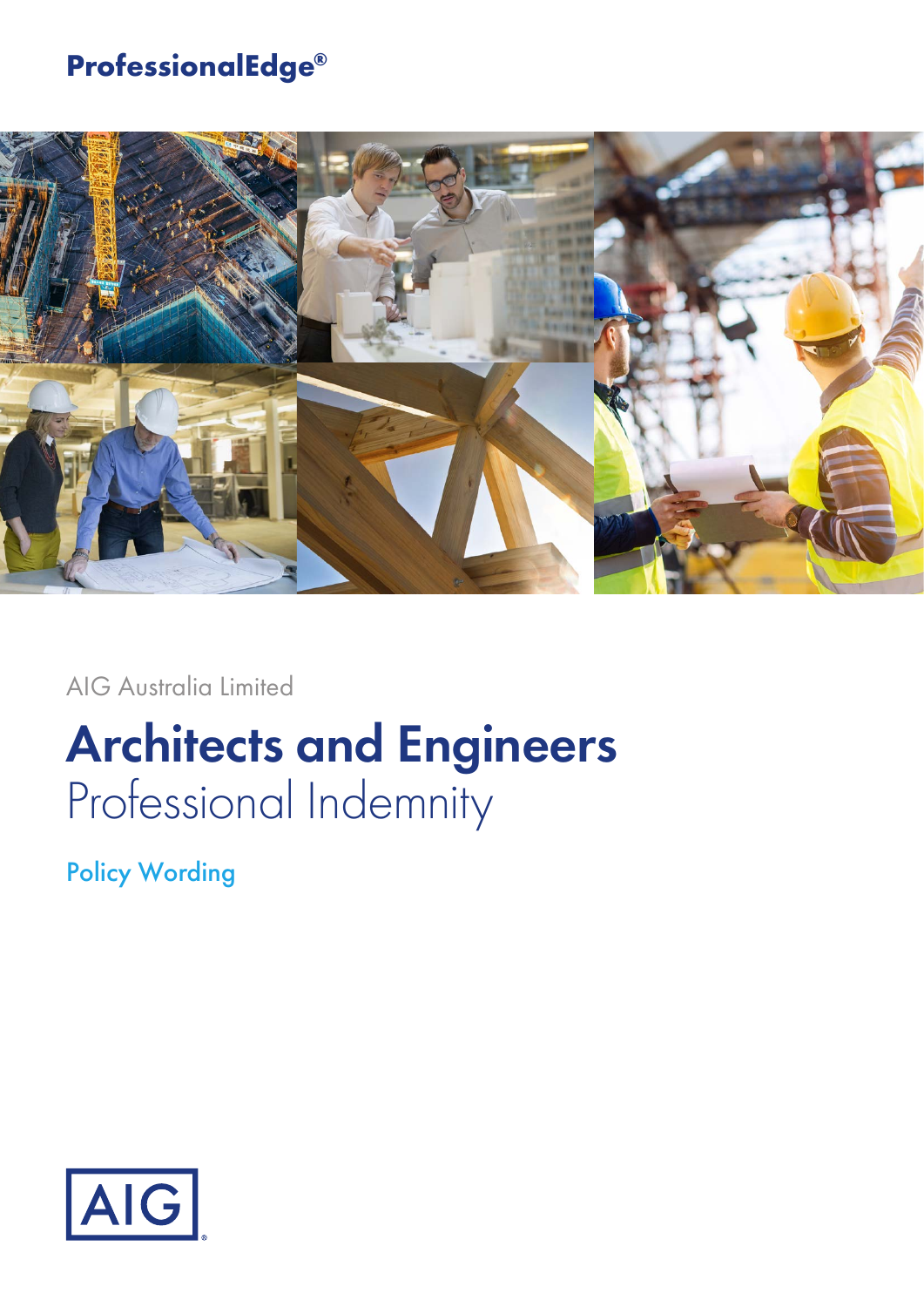# ProfessionalEdge **Architects and Engineers** Professional Indemnity

# Table of Contents

| Introduction                       | 3  |
|------------------------------------|----|
| Duty of Disclosure                 | 3  |
| Policy Wording                     | 3  |
| Claims Made and Notified           | 3  |
| <b>Privacy Notice</b>              | 3  |
| Copyright                          | 4  |
| Dispute Resolution Process         | 4  |
| Section 1 – Professional Indemnity | 5  |
| Section 2 – Public Liability       | 10 |
| Section 3 – Exclusions             | 11 |
| Section 4 – Claims Conditions      | 18 |
| Section 5 – Defence & Settlement   | 20 |
| Section 6 - Limit & Retention      | 22 |
| Section 7 - General Provisions     | 23 |
| Section 8 - Definitions            | 25 |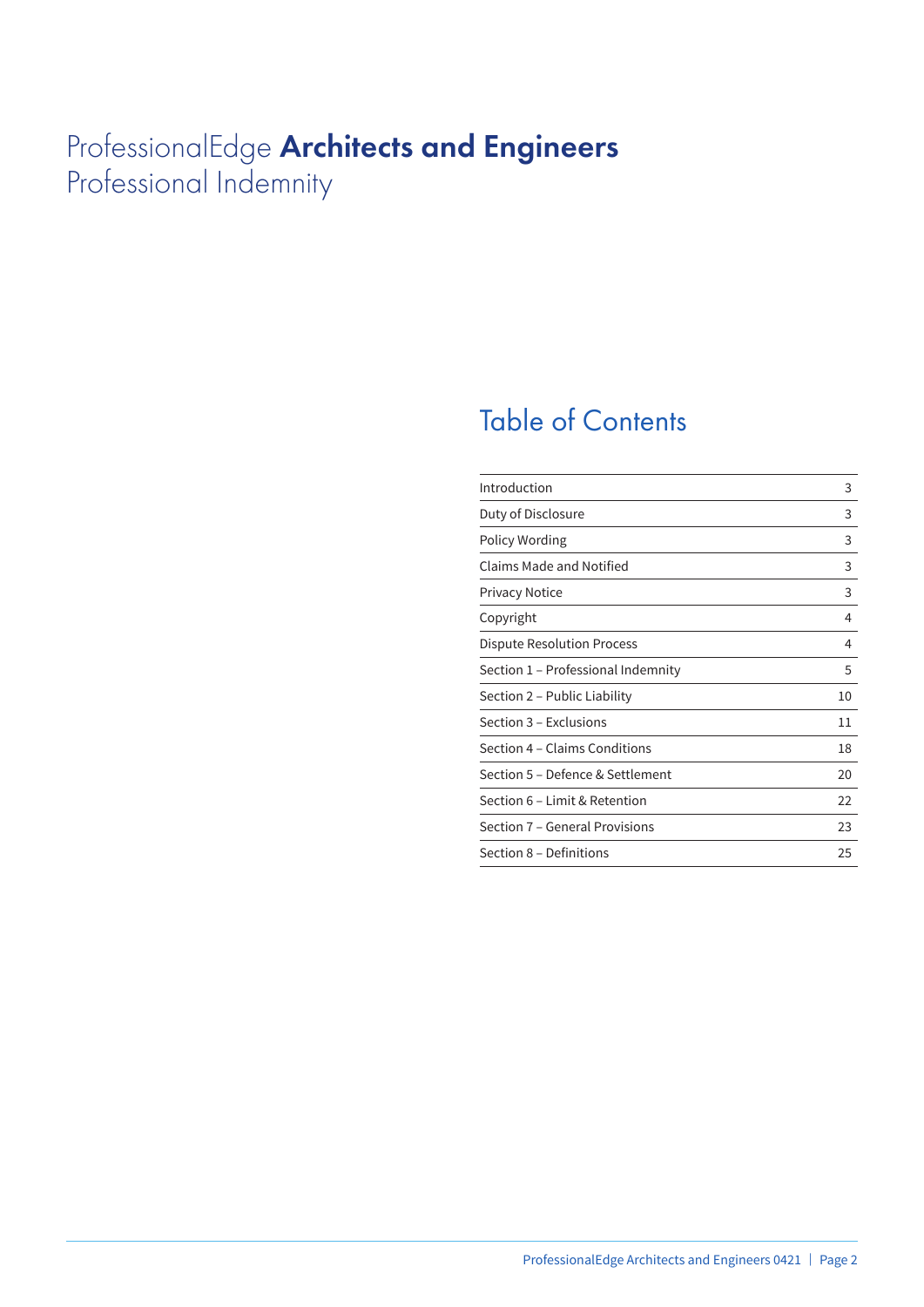### Important Notices

This **Policy** is issued/insured by AIG Australia Limited (AIG), ABN 93 004 727 753 AFSL No 381686

**Sydney:** Level 19, 2 Park Street, NSW 2000 (1300 030 886) **Melbourne:** Level 13, 717 Bourke Street, VIC 3008 (1300 030 886) **Brisbane:** Level 11, 120 Edward Street, QLD 4000 (1300 030 886) **Perth:** Level 11, 108 St. George Terrace, WA 6000 (1300 030 886)

### Duty of Disclosure

Before you enter into an insurance contract, you have a duty to tell us anything that you know, or could reasonably be expected to know, that may affect our decision to insure you and on what terms.

*You have this duty until we agree to insure you.*

You have the same duty before you renew, extend, vary or reinstate an insurance contract.

You do not need to tell us anything that:

- reduces the risk we insure you for; or
- is common knowledge; or
- we know or should know as an insurer; or
- we waive your duty to tell us about.

Subject to the Cancellation General Provision, if you do not tell us anything you are required to, we may cancel your contract or reduce the amount we will pay you if you make a claim, or both.

If your failure to tell us is fraudulent, we may refuse to pay a claim and treat the contract as if it never existed.

# Policy Wording

This **Policy** has two coverage sections:

- Section 1 Professional Indemnity; and
- Section 2 Public Liability.

Individual coverage sections set out the Insurance Covers and Extensions applicable to those individual sections. There are also Exclusions, Definitions and Conditions that may apply to each coverage section or both coverage sections.

If we issue you an insurance policy, a Policy Schedule will also be provided. The Policy Schedule will set out details of the cover provided and should be read together with this policy wording.

# Claims Made and Notified

Section 1 – Professional Indemnity of this **Policy** contains *claims-made and notified* Insurance Covers and extensions. This means that those Insurance Covers and extensions will only cover **Claims** first made against you during the **Policy Period** and notified to the **Insurer** as soon as practicable in the **Policy Period** or any applicable extended reporting period. This **Policy** may not provide cover for any **Claims** made against you if at any time prior to the commencement of this **Policy** you became aware of facts which might give rise to those claims being made against you.

Section 40(3) of the *Insurance Contracts Act 1984* provides that where you gave notice in writing to an insurer of facts that might give rise to a claim against you as soon as was reasonably practicable after you became aware of those facts but before insurance cover provided by an insurance contract expires, the insurer is not relieved of liability under the contract in respect of the claim, when made, by reason only that it was made after the expiration of the period of insurance cover provided by the contract.

This **Policy** excludes prior **Claims** and circumstances as outlined in the *"Prior Claims and Circumstances"* Exclusion.

# **Privacy Notice**

**This notice sets out how AIG collects, uses and discloses personal information about:**

- **you, if an individual; and**
- **other individuals you provide information about.**

**Further information about our Privacy Policy is available at www.aig.com.au or by contacting us at australia.privacy.manager@aig.com or on 1300 030 886.**

#### **How we collect your personal information**

AIG usually collects personal information from you or your agents.

- AIG may also collect personal information from:
- our agents and service providers;
- other insurers;
- people who are involved in a claim or assist us in investigating or processing claims, including third parties claiming under your policy, witnesses and medical practitioners;
- third parties who may be arranging insurance cover for a group that you are a part of;
- providers of marketing lists and industry databases; and
- publically available sources.

#### **Why we collect your personal information**

AIG collects information necessary to:

- underwrite and administer your insurance cover;
- improve customer service and products and carry out research and analysis, including data analytics; and
- advise you of our and other products and services that may interest you.

You have a legal obligation under the *Insurance Contracts Act 1984* to disclose certain information. Failure to disclose information required may result in AIG declining cover, cancelling your insurance cover or reducing the level of cover, or declining claims.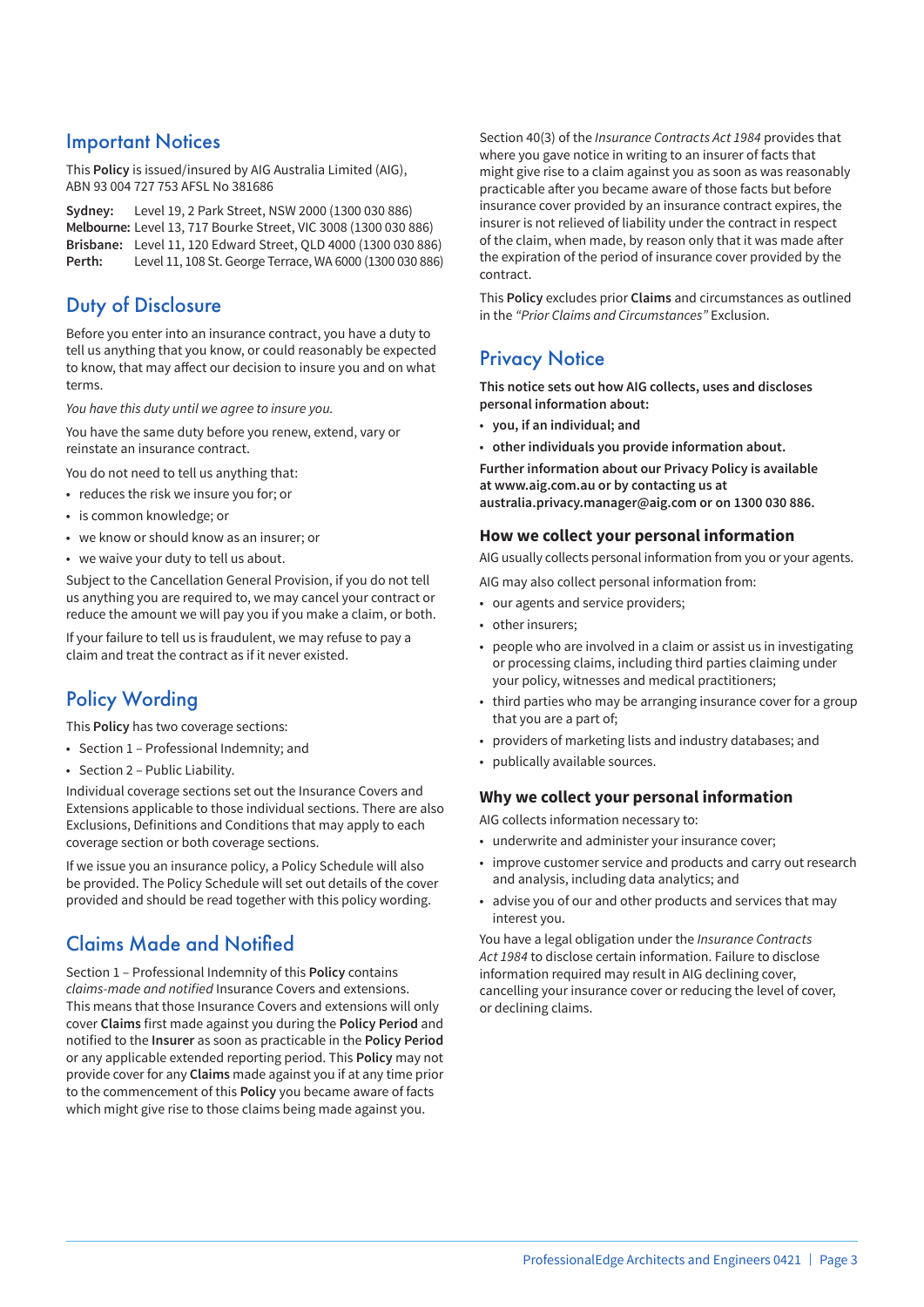#### **To whom we disclose your personal information**

In the course of underwriting and administering your policy we may disclose your information to:

- your or our agents, entities to which AIG is related, reinsurers, contractors or third party providers providing services related to the administration of your policy;
- banks and financial institutions for policy payments;
- your or our agents, assessors, third party administrators, emergency providers, retailers, medical providers, travel carriers, in the event of a claim;
- entities to which AIG is related and third party providers for data analytics functions;
- other entities to enable them to offer their products or services to you; and
- government, law enforcement, dispute resolution, statutory or regulatory bodies, or as required by law.

AIG is likely to disclose information to some of these entities located overseas, including in the following countries: United States of America, Canada, Bermuda, United Kingdom, Ireland, Belgium, The Netherlands, Germany, France, Singapore, Malaysia, the Philippines, India, Hong Kong, New Zealand as well as any country in which you have a claim and such other countries as may be notified in our Privacy Policy from time to time.

You may request not to receive direct marketing communications from AIG.

#### **Access to your personal information**

Our Privacy Policy contains information about how you may access and seek correction of personal information we hold about you. In summary, you may gain access to your personal information by submitting a written request to AIG.

In some circumstances permitted under the *Privacy Act 1988*, AIG may not permit access to your personal information. Circumstances where access may be denied include where it would have an unreasonable impact on the privacy of other individuals, or where it would be unlawful.

#### **Complaints**

Our Privacy Policy also contains information about how you may complain about a breach of the applicable privacy principles and how we will deal with such a complaint.

#### **Consent**

If applicable, your application includes a consent that you and any other individuals you provide information about consent to the collection, use and disclosure of personal information as set out in this notice.

# Copyright

The content of this policy wording, the schedule and any endorsement or notice we give you in writing, including but not limited to the text and images therein, and their arrangement, is the copyright property of AIG. All rights reserved. AIG hereby authorises you to copy and display the content herein, but only in connection with AIG business. Any copy you make must include this copyright notice. Limited quotations from the content are permitted if properly attributed to AIG; however, except as set forth above, you may not copy or display for redistribution to third parties any portion of the content of this policy wording, the schedule and any endorsement or notice we give you in writing, without the prior written permission of AIG. No modifications of the content may be made. Nothing contained herein shall be construed as conferring by implication or otherwise any license or right under any patent, trademark, copyright (except as expressly provided above), or other proprietary rights of AIG or of any third party.

### Dispute Resolution Process

We are committed to handling any complaints about our products or services efficiently and fairly.

If you have a complaint:

- (i) contact your insurance intermediary and they may raise it with us;
- (ii) if your complaint is not satisfactorily resolved you may request that your matter be reviewed by management by writing to:

The Compliance Manager AIG Australia Limited Level 13, 717 Bourke Street Docklands Vic 3008

**This document contains your Insurance Policy terms, covers, exclusions, conditions and definitions. It is important that you read it, understand it and retain it in a safe place.**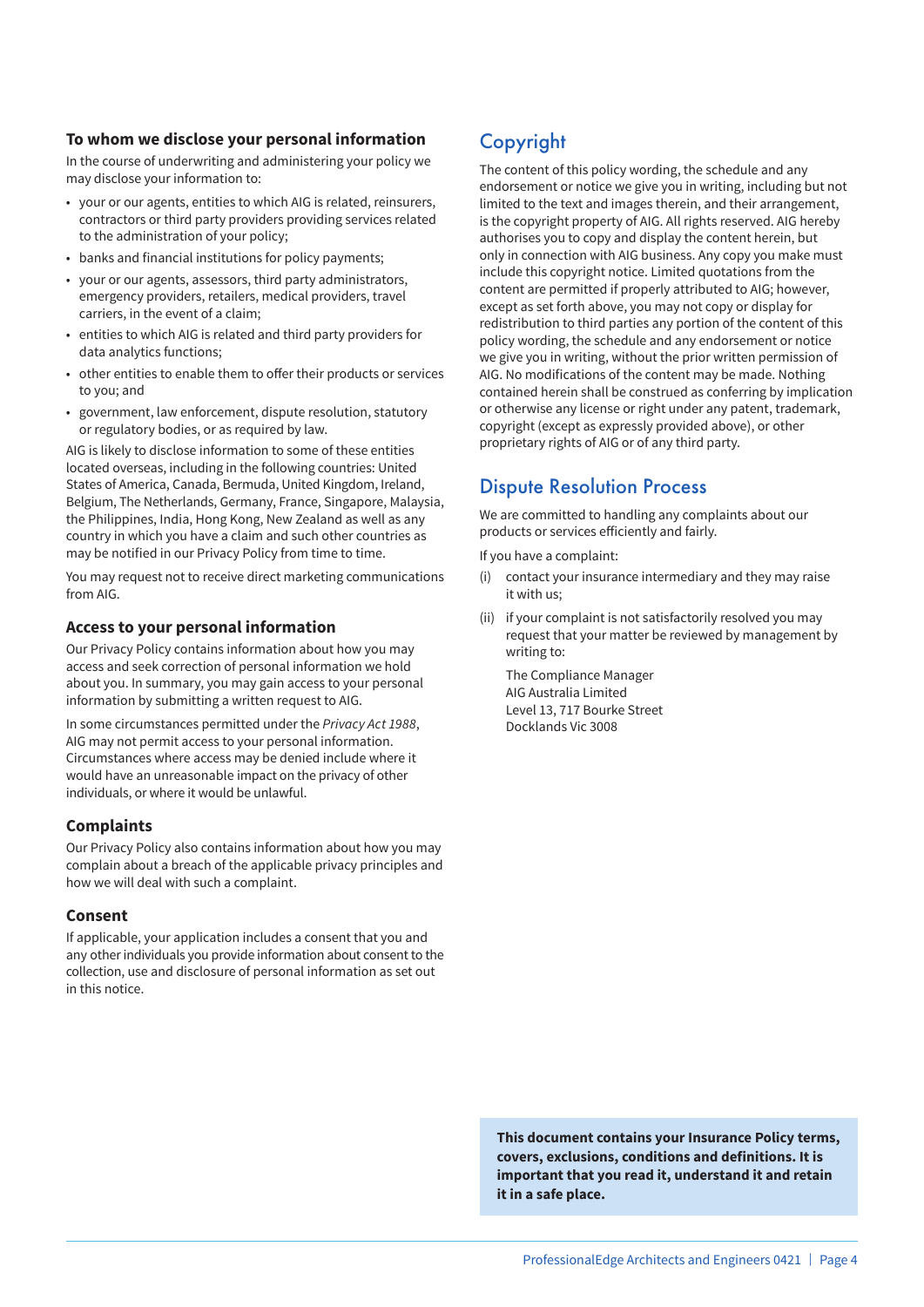In consideration of the payment of the **Premium** and subject to all the provisions of this **Policy**, the **Insurer** agrees as follows:

# Section 1 – Profesional Indemnity

### 1.1 Professional Indemnity Insurance Covers

All cover under this Section 1 – Professional Indemnity of the **Policy** is afforded solely with respect to **Claims** first made against an **Insured** during the **Policy Period** and notified to the **Insurer** as required by this **Policy**.

#### **Professional Liability**

The **Insurer** will indemnify the **Insured** against civil liability resulting from any **Claim** arising from the performance of **Professional Services**.

#### **Advanced Defence Costs**

The **Insurer** will pay **Defence Costs** incurred in defending any **Claim** covered under this **Policy**.

The **Insurer** shall advance **Defence Costs** and all other costs and expenses payable in accordance with the *"Insurer Response"* Claims **Condition** 

### 1.2 Professional Indemnity Standard Extensions

The **Insurer** agrees to extend indemnity as stated in each of the following Standard Extensions. Cover under the Standard Extension is subject to all the terms, conditions, definitions and exclusions of this **Policy** unless otherwise stated in the Standard Extension.

#### **Breach of Fiduciary Duty**

The **Insurer** will indemnify the **Insured** against civil liability resulting from any **Claim** arising from the performance of **Professional Services** which is for a breach of fiduciary duty.

#### **Breach of Warranty of Authority**

The **Insurer** will indemnify the **Insured** against civil liability resulting from any **Claim** arising from the performance of **Professional Services** which is for a breach of warranty of authority committed, by or on behalf of the **Insured**, in good faith and with the reasonable belief of the person alleged to have committed the breach that appropriate authority was held.

The **Insurer's** liability to indemnify the **Insured** under this Standard Extension is \$250,000 in the aggregate for the **Policy Period**.

#### **Claims Mitigation Costs**

The **Insurer** will indemnify the **Insured** for the **Insured's** reasonable direct costs and expenses that the **Insurer** is reasonably satisfied are necessarily incurred as a result of reasonable and necessary rectification or mitigation action taken by the **Insured** to minimise the amount of any **Claim** that would be covered under this **Policy**, provided that each of the following conditions precedent are required to be met before the **Insurer** shall become liable to indemnify:

- (i) the **Insured** first became aware of the facts that might give rise to the **Claim** during the **Policy Period**;
- (ii) the **Insurer** is informed in writing during the **Policy Period** of the circumstance likely to give rise to the **Claim** that would be covered under this **Policy** and the rectification or mitigation action that is required to avoid or reduce the amount of any **Claim** that would be covered under this **Policy**;
- (iii) direct costs and expenses shall not include any element of profit or loss of profit, costs and expenses of materials or **Professional Services**, which results in an increased quality from that specified in the relevant contract, nor any element of overheads, staff remuneration, standing idle time or management time of the **Insured**; and
- (iv) the **Insurer** has consented in writing to the payment of such direct costs and expenses before work is carried out, such consent not to be unreasonably withheld.

The **Insurer's** liability to indemnify the **Insured** under this Standard Extension is subject to a sub-limit of \$100,000 for any one **Claim**, and \$250,000 in the aggregate for the **Policy Period**.

#### **Compensatory Fines and Penalties**

Notwithstanding part (iv) of the *"Commercial Management"* Exclusion, but subject to all other Exclusions, the **Insurer** will indemnify the **Insured** against civil liability resulting from any **Claim** arising from the performance of **Professional Services** for any compensatory civil penalty or civil compensatory order, other than an award of damages, payable by the **Insured**.

No cover is available under this Standard Extension for **Claims** resulting from:

- (i) any actual or alleged deliberate or intentional failure to comply with any law notice, direction, enforcement action or proceeding under any legislation;
- (ii) gross negligence or recklessness; or
- (iii) any taxes, rates, levies, duties, charges, fees, or any other revenue or impost, payable.

The **Insurer's** liability to indemnify the **Insured** under this Standard Extension is subject to a sub-limit of \$250,000 for any one **Claim**, and \$500,000 in the aggregate, for the **Policy Period**.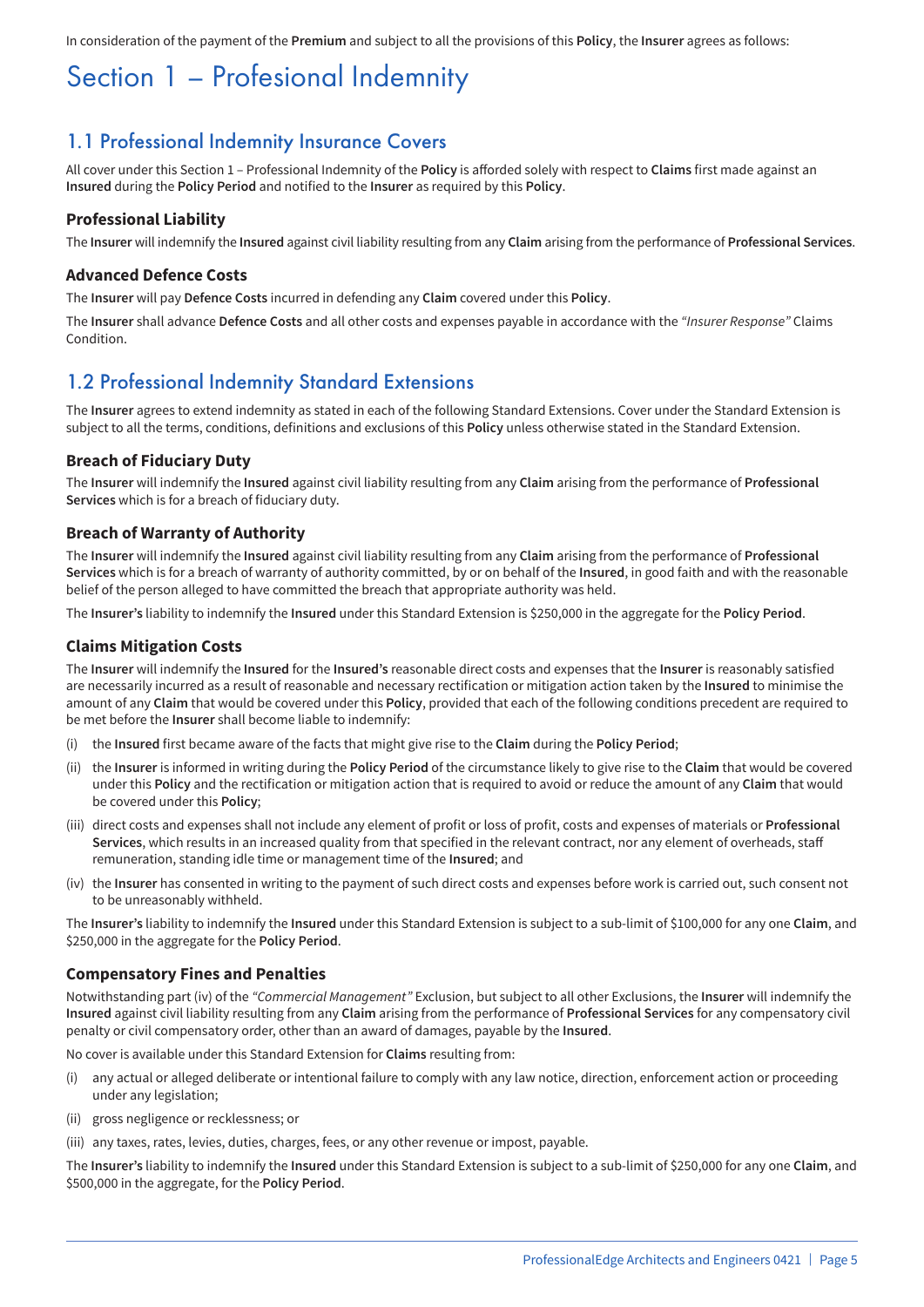#### **Continuity**

In the absence of fraudulent non-disclosure, where a **Claim** that would otherwise be covered by this **Policy** is excluded by the *"Prior Claims and Circumstances"* Exclusion part (ii), then cover is provided under this **Policy** for that **Claim**, provided always that:

- (i) the **Insured** first became aware of the facts that might give rise to the **Claim** after the **Continuity Date**; and
- (ii) the cover shall be in accordance with the provisions of the policy in force when the **Insured** first became so aware.

#### **Contractual Liability**

The **Insurer** will indemnify the **Insured** against civil liability resulting from any **Claim** arising from the performance of **Professional Services** which is for contractual liability but only to the extent the liability of the **Insured** under the contract arises from the performance of **Professional Services** and would have arisen in the absence of the contract.

#### **Court Attendance**

For any **Employee**, principal, partner or director who has been required to attend, and actually attends, court as a witness in connection with a **Claim** notified under and covered by this **Policy**, **Defence Costs** will include an amount of \$500 per day.

No **Retention** shall apply to the extension.

#### **Defamation**

The **Insurer** will indemnify the **Insured** against civil liability resulting from any **Claim** arising from the performance of **Professional Services** which is for defamation, libel or slander committed by an **Insured**. No cover is provided under this extension where the defamation, libel or slander is committed intentionally by an **Insured**.

#### **Extended Reporting Period**

If the **Insurer** cancels or does not renew this **Policy**, other than for non-payment of **Premium** or for any other breach of the terms of this **Policy** by an **Insured**, the **Policyholder** shall have the right to an *Extended Reporting Period* of 60 days following the date of cancellation or expiry in which to give notice of any **Claim** first made against the **Insured** for civil liability arising from **Professional Services** performed on or prior to the expiry of this **Policy**.

The above *Extended Reporting Period* shall not apply if a **Run-Off Event** occurs.

#### **Fraud/Dishonesty**

Notwithstanding the *"Fraud & Dishonesty"* Exclusion, but subject to all other Exclusions, the **Insurer** will indemnify the **Insured** against civil liability resulting from any **Claim** arising from the performance of **Professional Services** which is for **Fraud/Dishonesty** by any:

- (i) **Employee**; or
- (ii) any natural person who is or has been a principal, partner or director of the **Policyholder** or any **Subsidiary**.

No cover is available under this Standard Extension:

- (a) to any **Insured** who has committed or condoned the **Fraud/Dishonesty**; or
- (b) for or in respect of a **Claim** arising out of, or in any way connected with, loss of **Money**.

#### **Intellectual Property/Confidentiality**

Notwithstanding the *"Intellectual Property/Confidentiality"* Exclusion, but subject to all other Exclusions, the **Insurer** will indemnify the **Insured** against civil liability resulting from any **Claim** arising from the performance of **Professional Services** which is for any breach of **Intellectual Property Rights** by the **Insured**. No cover is available under this Standard Extension for **Claims** resulting from any intentional breach of **Intellectual Property Rights**.

#### **Inquiry Costs**

The **Insurer** will pay on behalf of the **Insured Inquiry Costs** to prepare for and attend an **Inquiry**, provided that the notice requiring the **Insured** to attend the **Inquiry** is first served on the **Insured** during the **Policy Period** and notified to the **Insurer** during the **Policy Period**.

The **Insurer's** liability to indemnify the **Insured** under this Standard Extension is subject to a sub-limit of \$500,000 in the aggregate for the **Policy Period**.

#### **Joint Ventures**

The **Insurer** will indemnify the **Insured** against civil liability resulting from any **Claim** arising from the performance of **Professional Services** in connection with any association or joint venture of which the **Insured** forms part; provided, however, that the **Insurer** shall only be liable for the proportion that represents the **Insured's** liability in such association or joint venture. No cover is provided to any associate or joint venture partner of the **Insured**.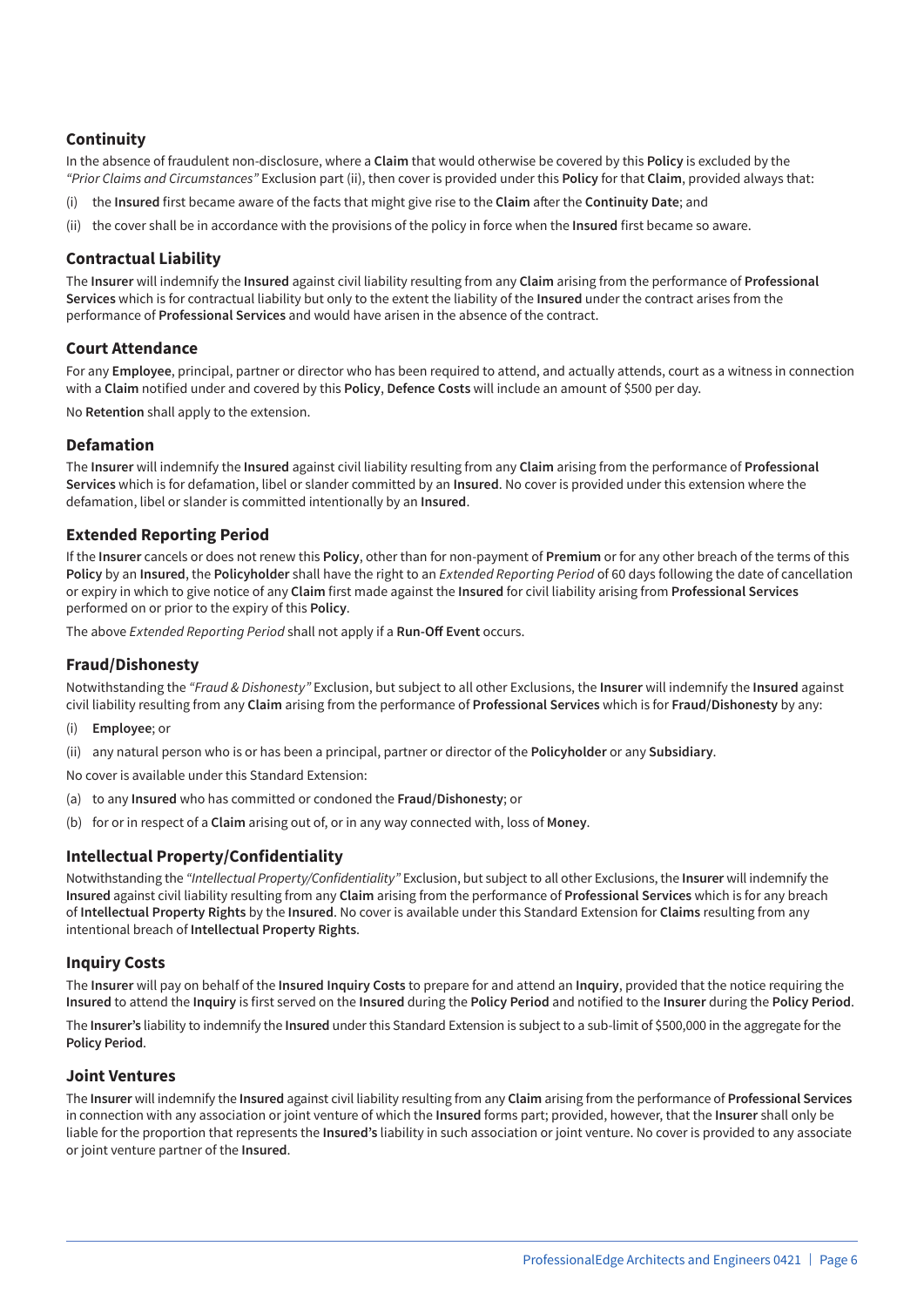#### **Lost Documents**

Notwithstanding the *"Cyber"* Exclusion, but subject to all other Exclusions, with respect to a **Third Party's Document**:

(i) for which an **Insured** is legally responsible, and

(ii) that, during the **Policy Period**, has been destroyed, damaged, lost, distorted solely in the performance of **Professional Services**,

the **Insurer** will pay on behalf of the **Insured**, up to the Sublimit of Liability set out below, the reasonable and necessary costs and expenses incurred by the **Insured** in replacing or restoring such **Third Party Documents** provided that:

- (a) such loss, damage or destruction or distortion is first **Discovered** and reported to the **Insurer** during the **Policy Period**;
- (b) such loss, damage, destruction or distortion is sustained while the **Third Party Documents** are either:
	- (i) in transit; or
	- (ii) in the custody of the **Insured** or of any person to whom the **Insured** has entrusted them;
- (c) the lost or mislaid **Third Party Documents** have been the subject of a diligent search by or on behalf of the **Insured**;
- (d) the amount of such costs and expenses shall be supported by evidence of expenditure that shall be subject to written approval by a competent person to be nominated by the **Insurer** with the consent of the **Insured**; and
- (e) the **Insurer** shall not be liable for costs and expenses arising out of wear, tear and/or gradual deterioration, moth and vermin, or other matters beyond the **Insured's** control.

The **Insurer's** liability to indemnify the **Insured** under this Standard Extension is subject to a sub-limit of \$500,000 in the aggregate for the **Policy Period**.

A **Retention** of \$1,000 (each and every claim) shall apply to this extension.

#### **Misleading or Deceptive Conduct**

The **Insurer** will indemnify the **Insured** against civil liability resulting from any **Claim** arising from the performance of **Professional Services** which is for any **Misleading or Deceptive Conduct**.

#### **New Subsidiaries**

The *"Subsidiary"* Definition is deemed to include any entity or company created and/or acquired by the **Policyholder** during the **Policy Period**.

The **Insurer** will provide cover to any entity or company that becomes a **Subsidiary** of the **Policyholder** during the **Policy Period** at nil additional premium for a period of 45 days from the effective date of the entity or company becoming a **Subsidiary** (but not beyond the **Policy** expiry date, or any *Extended Reporting Period*), provided always that:

- (i) the preceding annual gross revenue of the entity or company does not exceed 10% of the **Policyholder's** annual revenue;
- (ii) the entity or company is not incorporated in the United States of America; or
- (iii) the entity or company has not had any paid or incurred Professional Indemnity claims in the past 5 years.

During the 45 days, the **Policyholder** will provide full details to the **Insurer** of the entity or company and the **Insurer** in its absolute discretion will have the option to continue to cover the entity or company and to apply any terms and conditions to the extension of cover, including but not limited to charging additional premium.

Cover for any such entity or company that becomes a **Subsidiary** shall only apply to a **Claim** or loss insured by this **Policy** arising from the performance of **Professional Services** by such entity or company while it is a **Subsidiary** of the **Policyholder**.

#### **Past Partner Liability**

To the extent that any principal, partner or director of the **Policyholder** has personal liability for professional services rendered prior to becoming a principal, partner or director of the **Policyholder** which are the same as those specified in this **Policy**, "**Professional Services**" shall also mean the professional services of such principal, partner or director, provided that such person's previous business did not at any one time have more than four (4) partners or principals.

#### **Previous Business Name**

The "**Insured**" Definition is extended to include any business name under which the **Policyholder** previously traded.

#### **Privacy**

The **Insurer** will indemnify the **Insured** against civil liability resulting from any **Claim** arising from the performance of **Professional Services** which is for any unintentional breach of privacy law.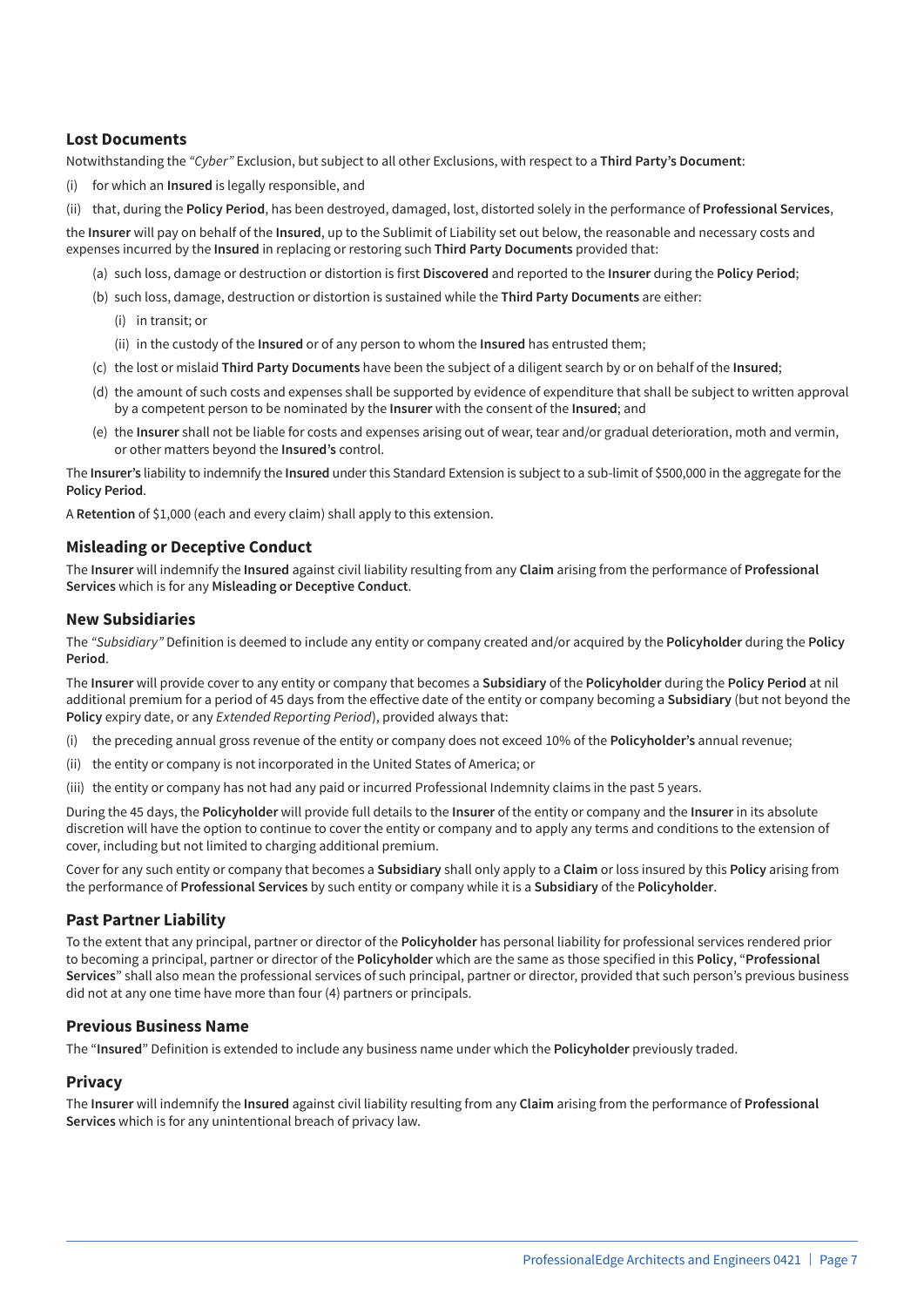#### **Reinstatement Limit of Liability**

If the **Limit of Liability** (Aggregate) is exhausted by any **Claim**, **Claims** and/or **Defence Costs** during the **Policy Period**, subject to the provisions below **Insurers** will reinstate the **Limit of Liability** (any one **Claim**) for any two subsequent totally unrelated **Claims** arising from the performance of **Professional Services** made during the **Policy Period**.

If the **Policyholder** has in effect any excess layer policy or policies providing excess layer coverage for limits in excess of the **Limit of Liability**, the reinstatements provided will each only become effective after the total exhaustion of the limits of all such excess coverage by reason of the payment of indemnity thereunder but prior to any similar reinstatement provision contained in such policy or policies becoming effective. The **Policyholder** agrees to notify the **Insurer** of such excess layer policies within 14 days of the inception of the **Policy**.

It is the intention of this extension, and it is agreed that, that the sums reinstated shall:

- (i) provide cover in respect of subsequent **Claims** arising from the performance of **Professional Services** which are totally unrelated to the **Claims** or circumstances that give rise to the **Claims** already notified;
- (ii) not apply to the balance of any **Claim** which contributed to the exhaustion of the **Limit of Liability** (Aggregate) once the **Limit of Liability** (Aggregate) is so exhausted;
- (iii) not apply to any Standard Extension, Optional Extension or for which a Sub Limit of Liability is provided for in this **Policy**, or the *"Public Relations Expenses"* Risk Management Extension; and
- (iv) not apply to any grant of the *"Extended Reporting Period"* Standard Extension or the *"Run-Off Event"* Standard Extension.

The liability of the **Insurers** in respect of all **Claims** resulting from:

- (a) the same cause, or
- (b) a single act or omission, or
- (c) a series of continuous, repeated or related act or omission, or
- (d) the dishonesty or infidelity of any one person or in which such person is concerned or implicated,

shall not exceed the **Limit of Liability** (any one **Claim**).

No cover under this Extension shall apply if any *Extended Reporting Period* is granted under the *"Extended Reporting Period"* Standard Extension or the *"Run-Off Event"* Standard Extension, or during such *Extended Reporting Period*, including for **Claims** reported during that period.

#### **Run-Off Event**

In the event that a **Run-Off Event** occurs during the **Policy Period**:

- (i) a *Reporting Period* shall apply from the effective date of the **Run-Off Event** until the expiry of the **Policy Period** during which the **Insured** may give notice of any **Claim** first made against the **Insured** for civil liability arising from **Professional Services** performed prior to the effective date of the **Run-Off Event**; and
- (ii) the **Policyholder** shall be entitled to request an *Extended Reporting Period* of up to 84 months following the expiry of this **Policy** in which to give notice of any **Claim** first made against the **Insured** for civil liability arising from **Professional Services** performed prior to the effective date of the **Run-Off Event**.

The *Extended Reporting Period* in (ii) immediately above shall:

- (i) only be available if the **Policyholder** requests the *Extended Reporting Perio*d prior to the expiry of the **Policy Period** and the Insurer accepts the request; and
- (ii) be provided on such terms and conditions and for such additional premium as the **Insurer** may reasonably decide; and
- (iii) be subject to the existing **Limits of Liability** and **Retention**.

#### **Vicarious Liability**

The **Insurer** will indemnify the **Insured** against civil liability resulting from any **Claim** arising from the performance of the **Insured's Professional Services** by any specialist designer, **Agent**, agent or consultant acting on the **Policyholder's** behalf and for whom an **Insured** is legally liable.

For the avoidance of doubt the **Insurer** will not be liable for the **Agent's** own liability, or be prevented from pursuing a recovery from any **Agent**, nor will it be liable for any vicarious liability for any contractual liability assumed by the **Agent** under a contract.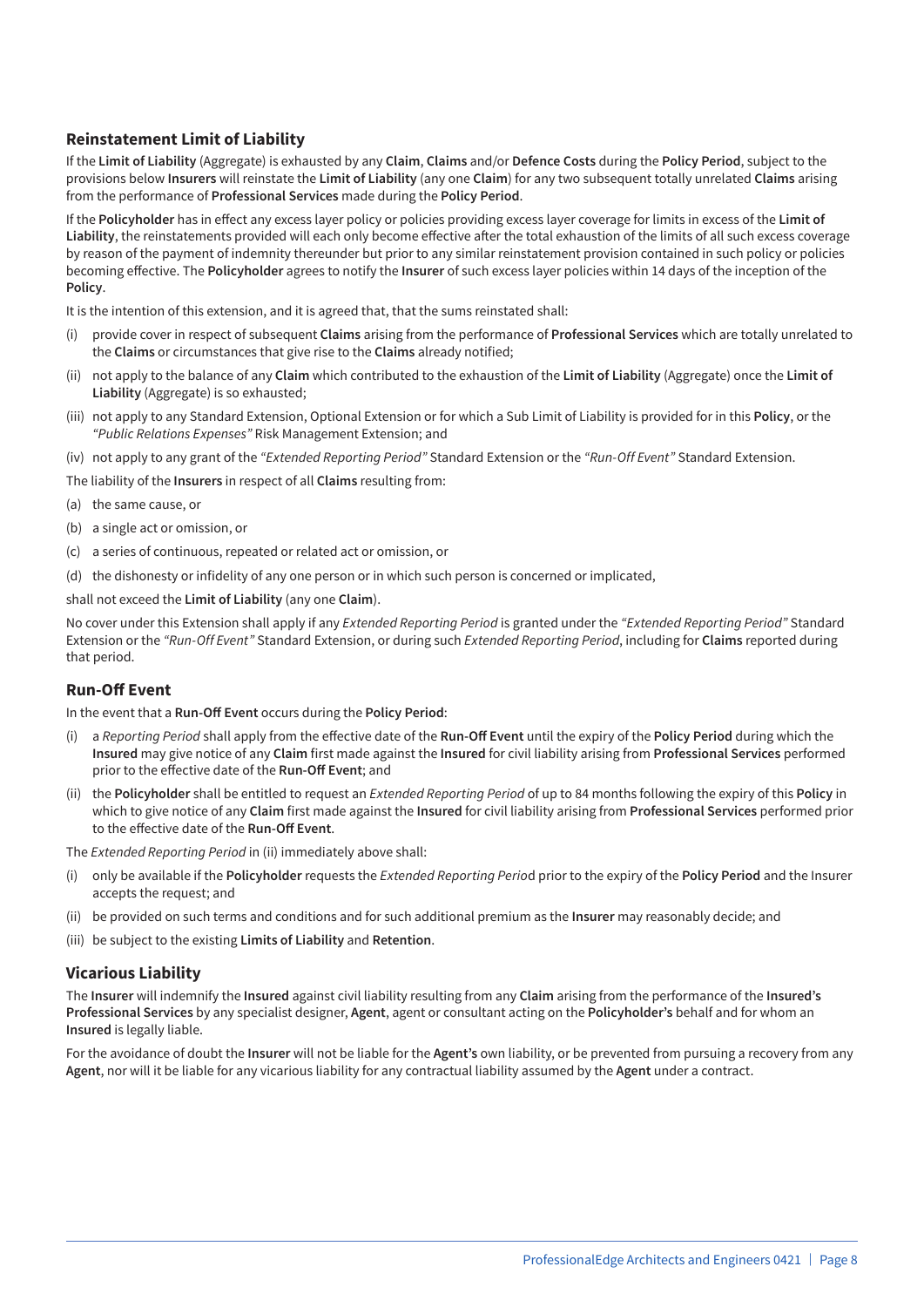### 1.3 Professional Indemnity Optional Extensions

The following Optional Extension is not included in this **Policy** unless it is specified as being included in the Schedule to this **Policy**.

The **Insurer** agrees to extend indemnity as stated in the Optional Extension, provided always that:

- (a) the Optional Extension is subject to all the terms, conditions, definitions and exclusions of this **Policy**; and
- (b) the inclusion of the Optional Extension does not increase the **Limit of Liability**.

#### **Fidelity**

Notwithstanding the *"Fraud/Dishonesty"* Exclusion to the extent it applies to **Employees**, but subject to the *"Cyber"* Exclusion and all other Exclusions, the **Insurer** shall pay the **Policyholder** or any **Subsidiary** for its **Direct Financial Loss** due to **Dishonest Acts** committed after the **Continuity Date** which are **Discovered** during the **Policy Period** and reported to the **Insurer** as required by this **Policy**.

The **Insurer**'s liability to indemnify the **Insured** under this Optional Extension is subject to a sub-limit of \$50,000 in the aggregate for the **Policy Period**.

### 1.4 Professional Indemnity Risk Management Extensions

The **Insurer** agrees to extend indemnity as stated in each of the following Risk Management Extensions. Cover under the Risk Management Extension is subject to all the terms, conditions, definitions and exclusions of this **Policy** unless otherwise stated in the Risk Management Extension.

#### **Business Guard Advisory Panel**

During the **Policy Period** the **Policyholder** is entitled to up to one hour of free advice for each query deriving from the same or related facts from the *BusinessGuard Advisory Panel* which relates to matters which are relevant to the cover provided under this **Policy**.

The **Insurer** consents to the appointment of any member firm, in the absence of a conflict of interest, to act on behalf of the **Insureds** in respect of any **Claim** notified to the **Insurer**, provided the **Insurer** accepts the notification under the **Policy** and subject always to the "*Claims*" Conditions.

The **Insureds** may access the services of the *BusinessGuard Advisory Panel* by contacting the firms listed as such at www.aig.com.au.

No **Retention** shall apply to this extension.

#### **Public Relations Expenses**

The **Insurer** will pay to or on behalf of the **Insured** the reasonable fees, costs and/or expenses incurred by the **Insured** for the use of a **Third Party** public relations consultant provided that the fees, costs and/or expenses are incurred:

- (i) with the prior written consent of the **Insurer**; and
- (ii) for the purpose only of mitigating the adverse effect, or the potential to have an adverse effect, on the **Policyholder's** or **Subsidiary's** reputation where the **Professional Services** performed by the **Insured** have given, or could give, rise to a **Claim**.

The **Insurer's** liability to indemnify the **Insured** under this Extension is subject to a sub-limit of \$100,000 in the aggregate for the **Policy Period**.

No **Retention** shall apply to this extension.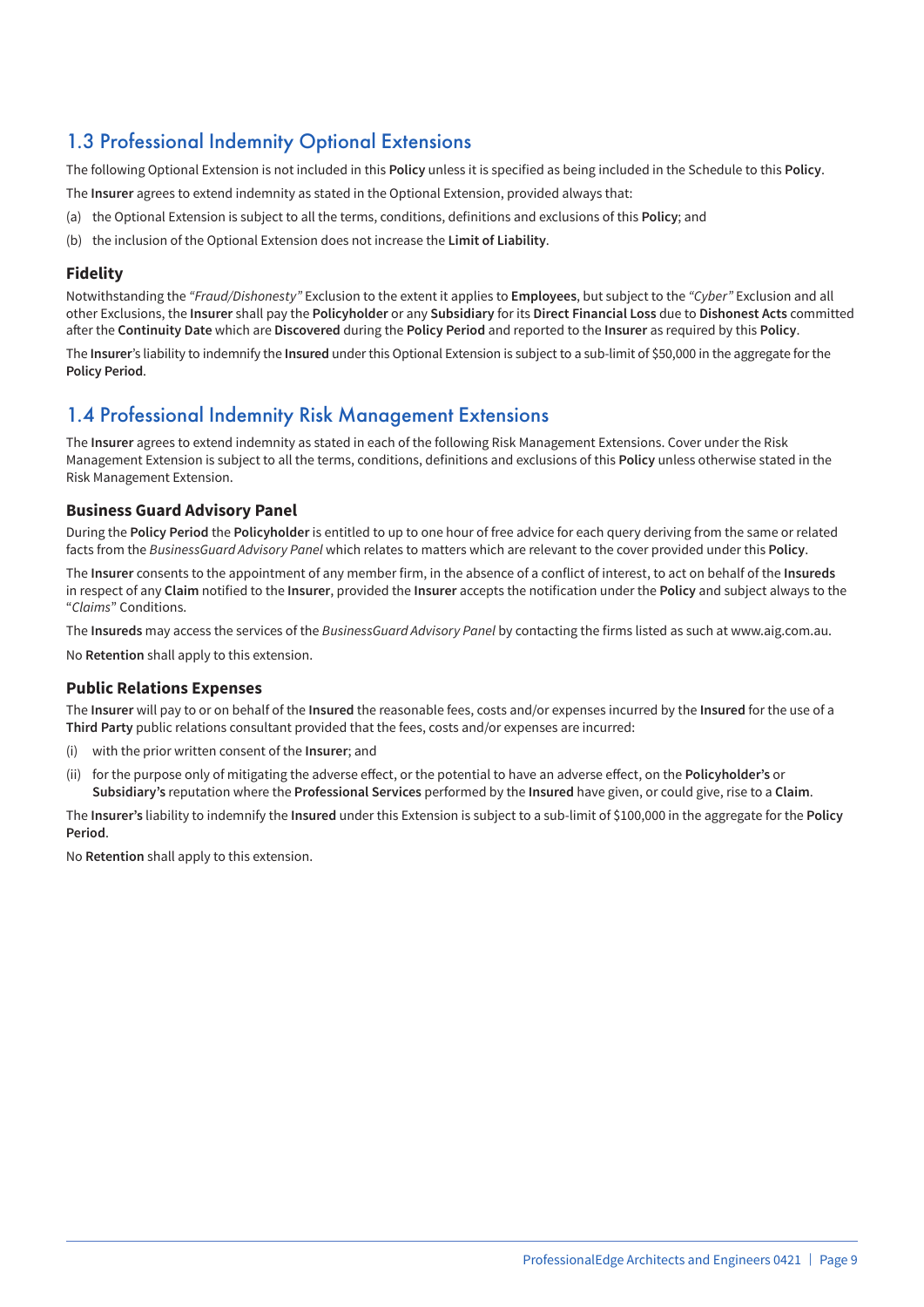# Section 2 – Public Liability

# 2.1 Public Liability Insurance Cover

#### **Public Liability**

The **Insurer** will pay on behalf of any **Insured** all **Damages** resulting from:

- (i) **Personal Injury**; or
- (ii) **Property Damage**;

occurring during the **Policy Period** caused by an **Occurrence** happening in connection with the **Business Premises** of the **Policyholder**.

#### **Supplementary Payments**

With respect to the indemnity provided by this **Policy** the **Insurer** will:

- (i) defend, in the **Insured's** name and on the **Insured's** behalf, any claim or suit against the **Insured** alleging such **Personal Injury**, or **Property Damage** and seeking damages on account thereof even if any of the allegations of such claim or suit is groundless, false or fraudulent and the **Insurer** may investigate, negotiate and settle any claim or suit as the **Insurer** may deem expedient, and will pay **Defence Costs** incurred in defending any such claim or suit;
- (ii) pay such part of any component covered by the **Policy** of all charges, expenses and legal costs recoverable from or awarded against the **Insured** in any such claim or suit and all interest accruing on the **Insurer's** portion of any judgment until the **Insurer** has paid, tendered or deposited in court that part of such judgment that does not exceed the **Limit of Liability**;
- (iii) pay such reasonable expenses, other than loss of earnings, incurred by the **Insured**, at the **Insurer's** request in assisting the **Insurer** in the investigation or defence of any claim or legal action;
- (iv) pay such expenses (other than any medical expenses, which the **Insurer** is prevented from paying by law) incurred by the **Insured** for first aid rendered to others at the time of an **Occurrence** for **Personal Injury**;
- (v) pay the legal costs incurred by the **Insured** with the **Insurer's** consent for representing the **Insured** at any coronial inquest or inquiry or any court of summary jurisdiction; and
- (vi) pay such reasonable expenses incurred by the **Insured** for temporary repairs, shoring up or protection of property of others which has been damaged as a result of an **Occurrence** which may be the subject of indemnity under Section 2 – Public Liability of this **Policy**,

provided that the **Insurer** will not be obliged to pay any claim or judgment or to defend any suit after the **Limit of Liability** has been exhausted by payment of judgments or settlements.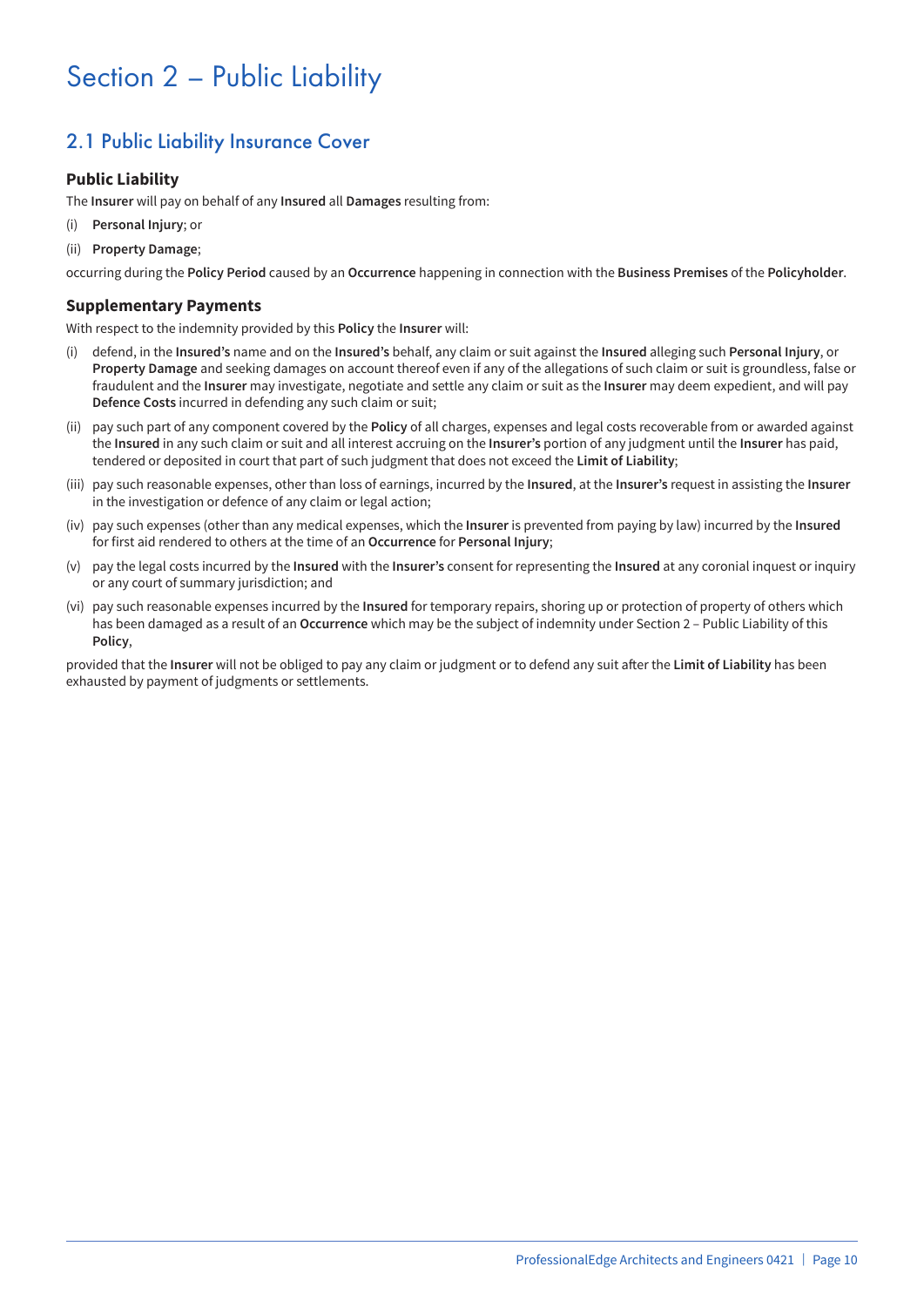# Section 3 – Exclusions

## 3.1 Exclusions applicable to Section 1 – Professional Indemnity

The **Insurer** shall not be liable to make any payment under this **Policy** arising out of, based upon or attributable to:

#### **Assumed or Acquired Liability**

any liability of a **Third Party**:

- (i) assumed by the **Insured** unless the **Insured** would in any event be legally liable in the absence of such assumed liability; or
- (ii) incurred prior to such **Third Party** becoming an **Insured** as a direct consequence of the **Insured** purchasing or acquiring another business or contract.

#### **Anti-Competitive**

any actual or alleged breach of any law or regulation with respect to any of the following activities: restrictive trade practices, antitrust, price fixing, predatory pricing, restraint of trade, unfair competition or tortious interference in another's business or contractual relationships. This includes but is not limited to any such conduct in contravention of the *Competition and Consumer Act 2010* (Cth), any Fair Trading Acts enacted by the States or Territories of Australia, *Federal Trade Commission Act* (USA), *Sherman Anti-Trust Act* (USA), *Clayton Act* (USA) or amendments thereto, or similar law or regulation, or such replacement, anywhere else in the world.

#### **Bodily Injury and/or Property Damage**

- (i) **Bodily Injury** of any person unless the **Bodily Injury** arises out of the performance of **Professional Services**; or
- (ii) loss of or damage to property unless the loss of or damage to property arises out of the performance of **Professional Services**.

#### **Commercial Management**

- (i) any actual or alleged failure by any **Insured** or other party acting for the **Insured** to procure or maintain financing;
- (ii) any actual or alleged failure by any **Insured** or other party acting for the **Insured** to effect or maintain any form of insurance, surety or bond;
- (iii) the insolvency of any party to a project;
- (iv) any fine or pecuniary penalty pursuant to any law or regulation which an **Insured** is legally liable to pay;
- (v) any taxes imposed or payable;
- (vi) any award of non-compensatory damages, including any punitive, aggravated, multiple or exemplary damages;
- (vii) the refund of any professional fees;
- (viii) any liquidated damages;
- (ix) the costs and expenses of complying with any order for, grant of or agreement to provide injunctive or other non-monetary relief; or
- (x) any employment related compensation or benefits including but not limited to any salary, wages, commission or bonus, or overheads, charges or expenses of any **Insured**.

#### **Conflict or Beneficial Interest**

any actual or alleged:

- (i) direct or indirect beneficial ownership or interest; or
- (ii) conflict of interest.

#### **Costs Assessment**

any actual or alleged failure by any **Insured** or other party acting for the **Insured** to make an accurate pre-assessment of the cost of performing **Professional Services**, unless the pre-assessment is conducted by a qualified quantity surveyor whom is a member of its professional association, specifically engaged by the **Insured**.

#### **Cyber**

any liability or loss arising from any intrusion due to the failure or the circumvention of the security of the **Company's Computer System**, which results in any unauthorised access, unauthorised use, hacking, a denial of service attack, a denial of access, the receipt or transmission of a malicious code, malicious software, malicious email, ransomware, trojan or virus which causes the destruction, modification, corruption, damage, deletion or disclosure of **Data** (including data of a third party) stored on any **Company's Computer System**.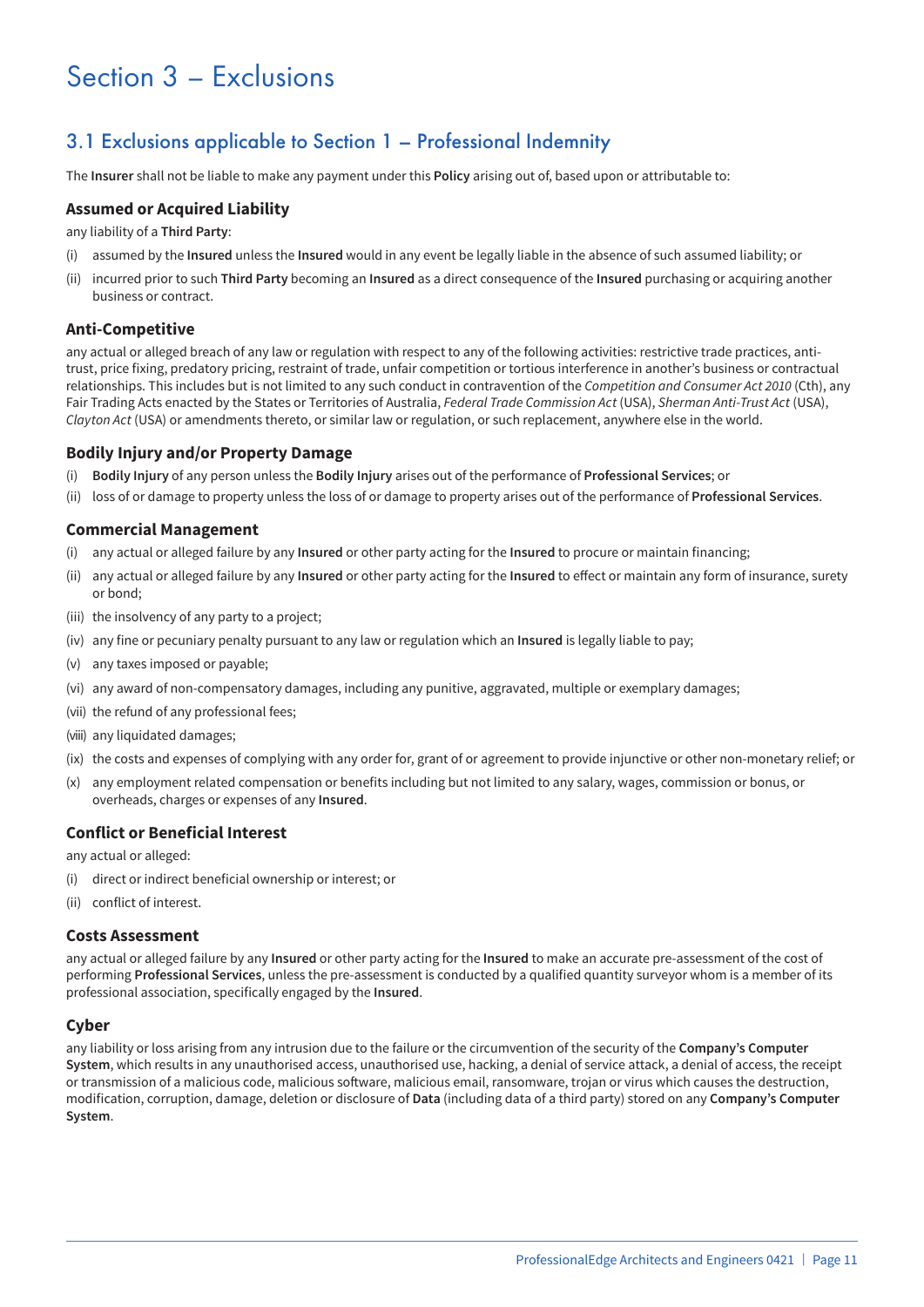#### **Directors & Officers**

the **Insured** acting in the capacity of a director or officer.

#### **Employers Liability**

**Bodily Injury** of any **Employee**.

#### **Employment Practices Liability Exclusion**

the recruitment, employment or termination of any **Employee**, or any decision not to employ a prospective **Employee**.

#### **Excluded Activities and Advice**

any liability to pay compensation for the actual or alleged rendering of or failure to render any:

- (i) legal advice;
- (ii) financial, insurance or investment advice;
- (iii) valuation;
- (iv) building surveying or building certification;
- (v) physical act of construction or manufacturing;
- (vi) advice in connection with **Non-Conforming Building Products**; or
- (vii) performance or supervision that is not performed by an **Properly Qualified Person**.

#### **Fraud & Dishonesty**

any **Fraud/Dishonesty** committed by or on behalf of any **Insured** or **Agent**.

This Exclusion will only apply in the event that any of the above is established by final adjudication by a judicial or arbitral tribunal against or any written admission (that has not been withdrawn) by the respective **Insured** or **Agent**.

#### **Insolvency**

the insolvency, administration, liquidation or receivership of any **Insured**.

#### **Intellectual Property/Confidentiality**

any actual or alleged breach of, infringement of or misappropriation, whether intentional or unintentional, of any **Intellectual Property Rights**.

#### **Licensing Investigations**

any commission, hearing, inquiry, prosecution or other investigation relating to the actual or alleged failure of the **Insured** to be properly licensed, registered or accredited to provide **Professional Services** as required by any law or regulation, including but not limited to industry codes of practice.

#### **Limitation of Liability**

an **Insured** having entered into a written contract with any other party which excludes or limits the liability of such parties, including but not limited to any contract entered into as a result of a dispute which the **Insured** is or was a party to.

#### **Motor Vehicles/Aircraft/Watercraft**

any ownership, use, operation, or maintenance of any motor vehicle, aircraft, or watercraft of any kind.

#### **Owners and Occupiers Liability**

the ownership, management, occupation or control of real property by or on behalf of any **Insured**.

#### **Pollutants**

- (i) the actual, alleged or threatened presence, discharge, dispersal, release, migration or escape of **Pollutants**; or
- (ii) any direction, request or effort to:
	- (a) test for, monitor, clean up, remove, contain, treat, detoxify or neutralise **Pollutants**; or
	- (b) respond to or assess the effects of **Pollutants**.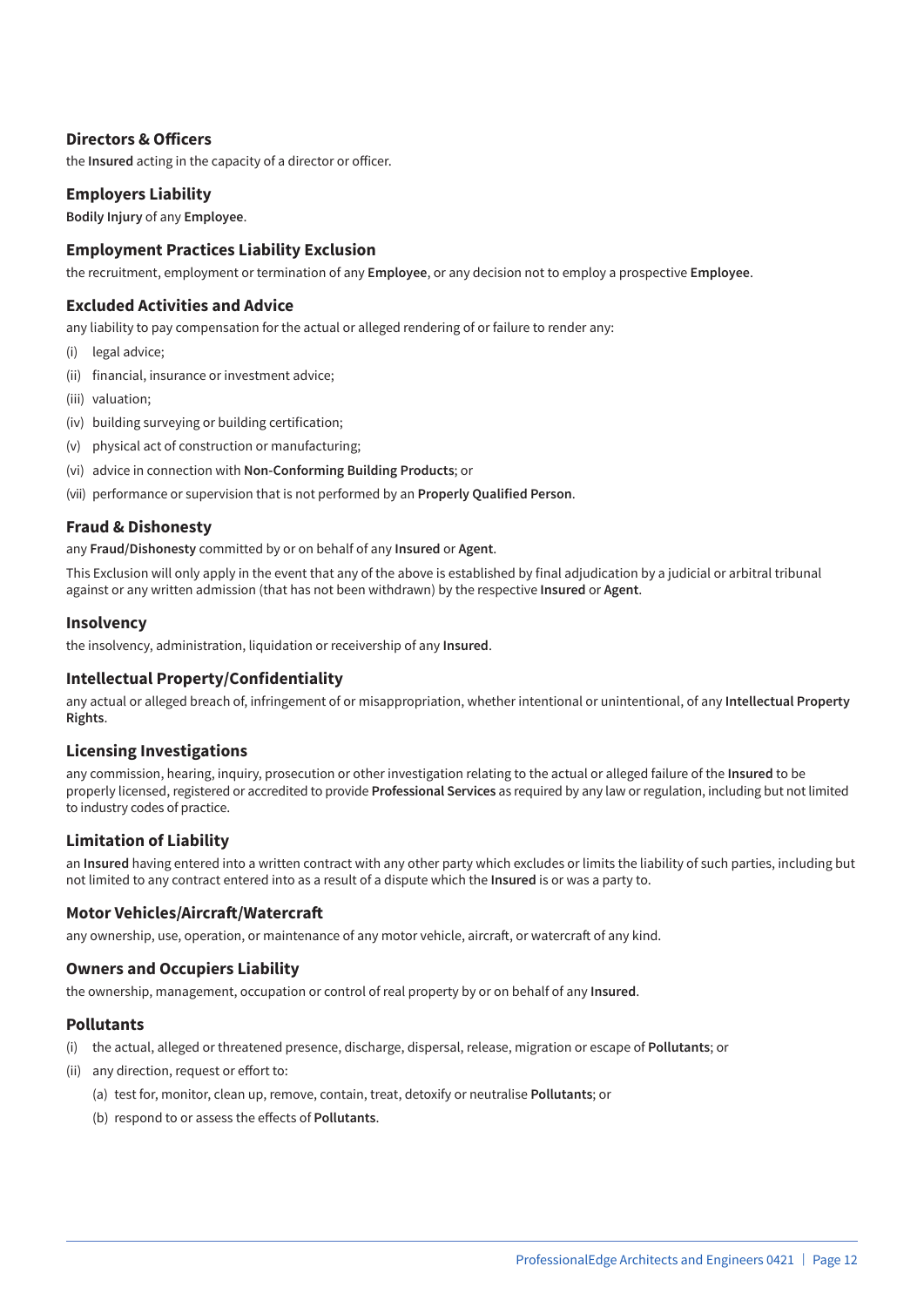#### **Prior Claims and Circumstances**

- (i) any **Claim** made prior to or pending at the inception of this **Policy**;
- (ii) any circumstance that, as of the inception of this **Policy**, may reasonably have been expected by any **Insured** to give rise to a **Claim**, **Inquiry**, or fine or penalty;
- (iii) any matter disclosed to an **Insurer** or on any proposal form prior to the inception of this **Policy**; or
- (iv) **Direct Financial Loss Discovered** prior to the inception of this **Policy**.

#### **Product Defects**

any actual or alleged defect in any product, material or good unless such defect arises out of the performance of **Professional Services**.

#### **Prohibited Amounts or Matters**

- (i) any amount which the **Insurer** is prohibited from paying by law; or
- (ii) any matter which may be uninsurable under the law governing this **Policy** or the jurisdiction in which a **Claim** is brought.

#### **Workmanship and Product Defects**

- (i) any actual or alleged defect in any product, material or good;
- (ii) the sale, distribution, manufacture, installation, construction, alteration, repair, servicing or treating of any goods or products by or on behalf of any **Insured**; or
- (iii) any actual or alleged faulty or inadequate workmanship.

#### **Proportionate Liability**

the **Insured** having assumed liability by reason of it having contracted out of **Proportionate Liability Legislation**.

#### **Related Parties**

any **Claim** by or on behalf of:

- (i) any **Insured** against another **Insured**, other than a **Claim** for contribution or indemnity which results directly from another **Claim** which would be covered under this **Policy** if made directly against another **Insured**;
- (ii) any **Family**, whether on their own behalf or a trustee of a trust;
- (iii) any **Organisation**; or
- (iv) any **Trust**.

#### **Retroactive Date**

any act, error or omission occurring, or **Professional Services** performed, prior to the **Retroactive Date**.

#### **Third Party Indemnities**

any indemnity, hold harmless or similar term of a contract provided by the **Insured** which is for the benefit of any natural person, company or other entity who is not a party contracting with the **Insured**.

#### **USA and Canada**

- (i) any **Professional Services** conducted in; or
- (ii) the enforcement of any judgment obtained in,

the United States of America, Canada or any of their territories or possessions.

#### *Fidelity Optional Extension Exclusions*

For the *"Fidelity"* Optional Extension only, this **Policy** shall not cover:

#### **Confidential Information**

any **Direct Financial Loss** arising out of, based upon, attributable to or in any way connected with the accessing and dissemination of, any confidential information including, but not limited to, trade secrets, computer programs, customer information, patents, trademarks, copyrights or processing methods.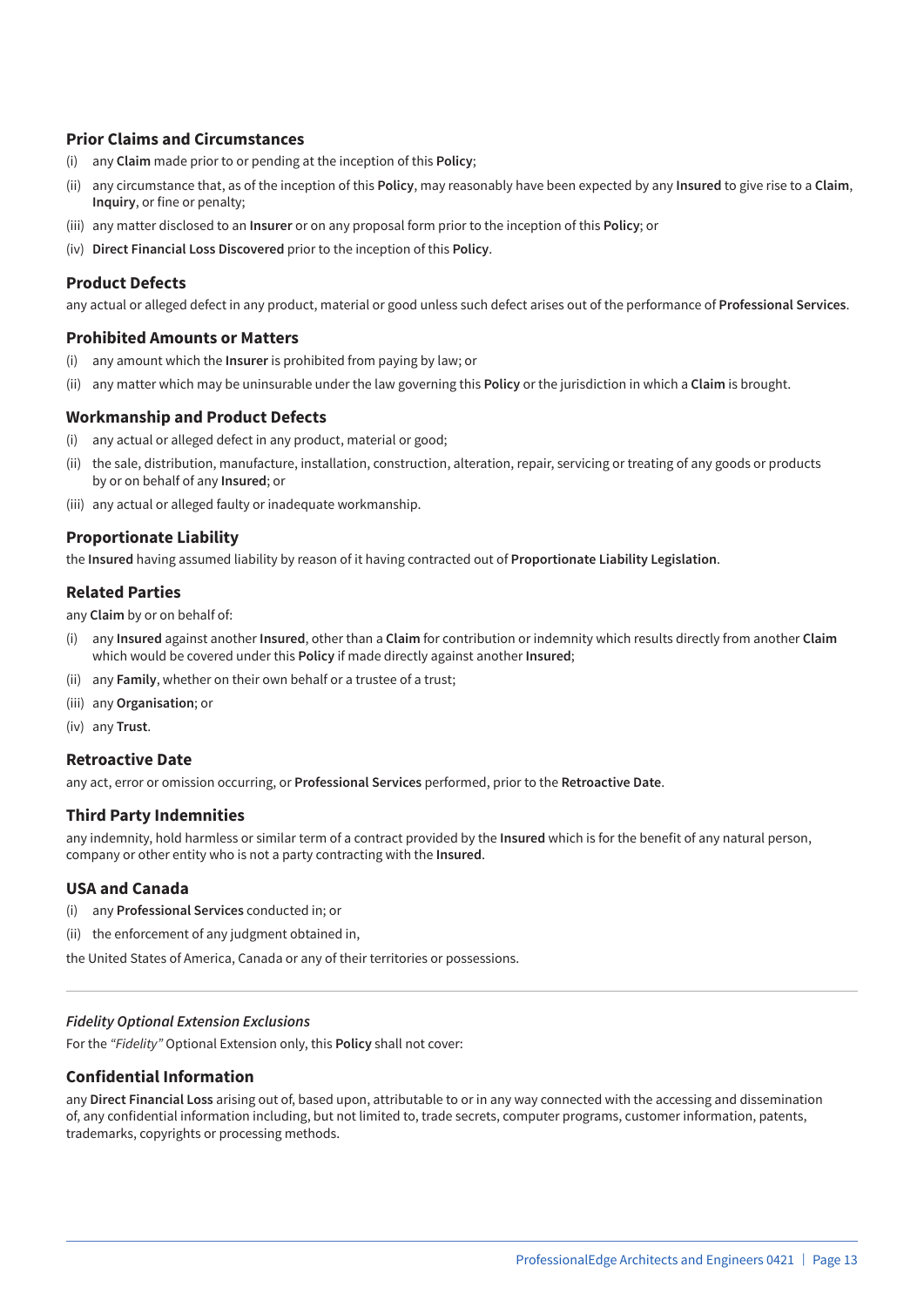#### **Consequential Loss**

any indirect or consequential loss of any nature, including but not limited to any loss of income such as interest and dividends not realised by the **Policyholder** or any **Subsidiary** or any other person or organisation, resulting from a **Direct Financial Loss** which is covered under this **Policy**.

#### **Director/Principal/Partner Dishonesty**

any **Direct Financial Loss** arising out of, based upon, attributable to or in any way connected with any fraudulent or dishonest activities involving collusion or complicity of a partner, principal or director of the **Policyholder** or any **Subsidiary**.

#### **Dual Controls**

any **Direct Financial Loss** or make any payment in connection with any **Dishonest Acts** arising out of, based upon or attributable to the **Insured's** failing to ensure that at least one principal, partner or director and one authorised signatory sign any cheques or funds transfer instructions.

#### **Extortion or Kidnap & Ransom**

any **Direct Financial Loss** arising out of, based upon, attributable to or in any way with connected with any extortion or kidnap and ransom.

#### **Loss Establishment Costs**

any fees, costs or other expenses incurred by the **Insured** in establishing the existence or amount of any **Direct Financial Loss** covered under this **Policy**.

#### **Loss Sustained After Knowledge**

any **Direct Financial Loss** arising out of, based upon, attributable to or in any way connected with any **Employee** from the time the **Policyholder's**, or a **Subsidiary's** partners, principals, directors, officers, departmental seniors, senior managers or equivalent (who are not in collusion with such **Employee** for the purpose of committing a **Dishonest Act**) had actual knowledge that the **Employee** had committed or was suspected of having committed a **Dishonest Act**.

#### **Profit & Loss or Inventory Computation**

any **Direct Financial Loss** the proof of which is dependent solely upon:

- (i) a profit and loss computation; or
- (ii) a comparison of inventory records with an actual physical count.

If, however, an **Employee** is identified as having caused or is suspected of having caused a **Direct Financial Loss**, then inventory records and actual physical count of inventory can be submitted as partial evidence in support of proof of the **Direct Financial Loss** as required by the *"Notification of Claims, Occurrences and Direct Financial Losses"* Condition.

### 3.2 Exclusions applicable to Section 2 – Public Liability

The **Insurer** shall not be liable to make any payment under this **Policy** arising out of, based upon or attributable to:

#### **Advertising Liability**

any liability to pay compensation for **Advertising Liability**.

#### **Aircraft/Watercraft**

any liability to pay compensation for **Personal Injury** or **Property Damage** arising from the ownership, possession or use or legal control by the **Insured** of:

- (i) any **Aircraft**; or
- (ii) any **Watercraft**.

#### **Aircraft Products**

any liability arising out of the selling, leasing, hiring or manufacture and/or supply of parts and/or products that are used with the **Insured's** knowledge in any **Aircraft** or any aerial device.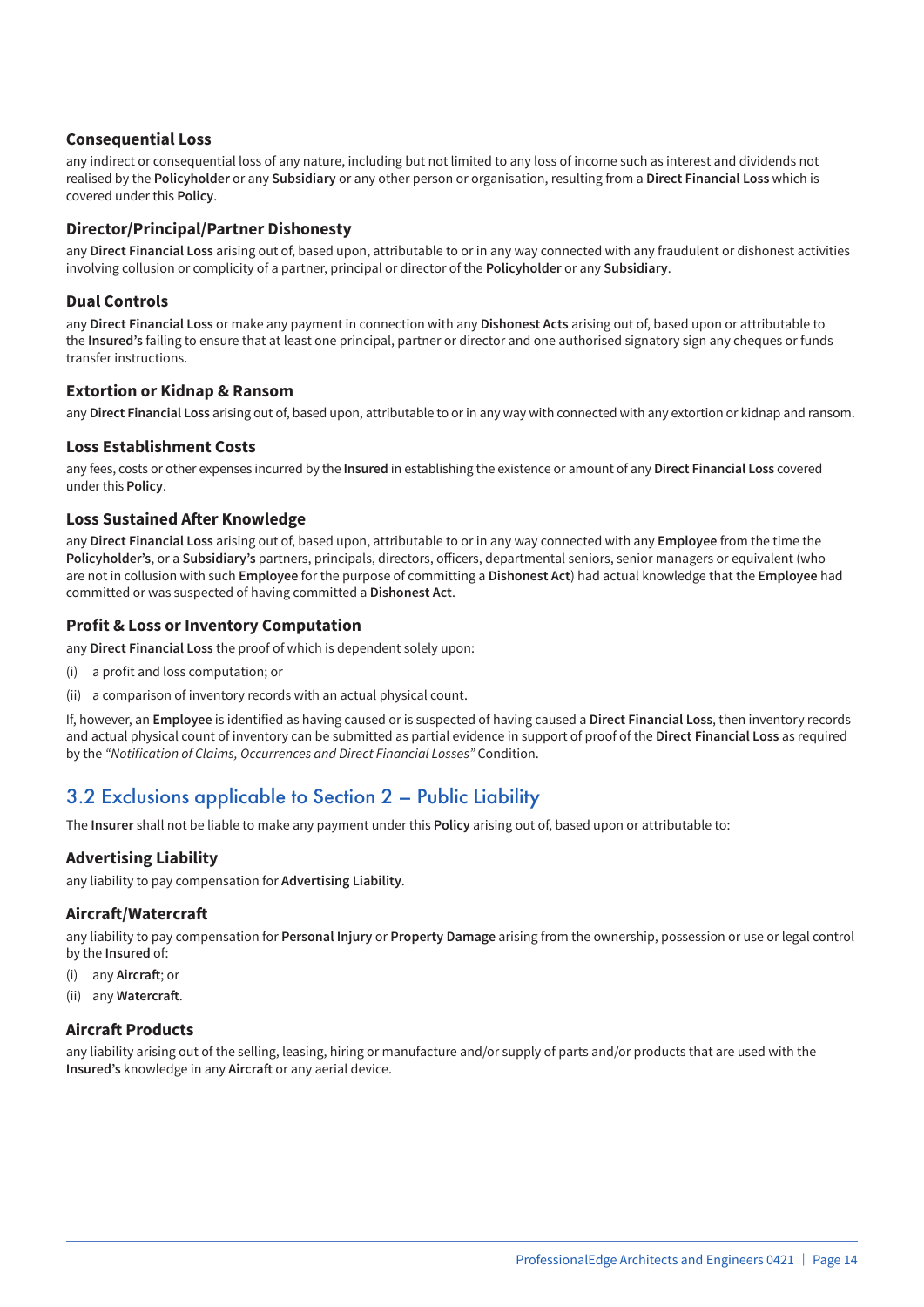#### **Commercial Management**

- (i) taxes payable by the **Insured**;
- (ii) restitutionary relief;
- (iii) the costs and expenses of complying with any order for, grant of or agreement to provide injunctive or other non-monetary relief;
- (iv) employment related compensation or benefits, including but not limited to any salary, wages, commission or bonus, overhead, charges or expenses of any **Insured**; or
- (v) any matters which may be deemed uninsurable under the law governing this **Policy** or the jurisdiction in which a **Claim** is brought or the **Occurrence** occurs.

#### **Damage to Insured Products**

any liability to pay compensation for:

- (i) physical injury to or destruction or loss of the **Insured Products** or any part of those products arising out of them or any part of them; or
- (ii) loss of use of any tangible property caused by physical injury to or destruction or loss of the **Insured Products** or any part of those **Insured Products** arising out of them or any part of them.

#### **Electronic Data**

any liability to pay compensation for **Personal Injury** or **Property Damage** arising directly or indirectly out of, or in any way involving the **Insured's Internet Operations.**

This exclusion does not apply to **Personal Injury** or **Property Damage** arising out of any material which is already in print by the manufacturer in support of its product, including but not limited to product use and safety instructions or warnings, and which is also reproduced on its site.

#### **Employers Liability**

- (i) any liability for **Personal Injury** to any **Employee** in the **Insured's** service, or through the breach of any duty owed to that **Employee,** where the **Insured** is indemnified or entitled to be indemnified (either in whole or in part) in respect for claims for **Damages** under a policy of insurance (which expression includes arrangements made by the **Insured** to provide accident insurance for the **Insured's** workers under a licence to self insure) arranged (whether required by law or not) in accordance with any workers' compensation legislation or accident compensation legislation;
- (ii) any liability for **Personal Injury** to any **Employee** arising out of, or sustained in the course of, the employment of such person in the **Insured**'s service in Western Australia, other than a person of whom the **Insured** is deemed to be an employer by reason only of Section 175 of the Workers' Compensation and Rehabilitation Act 1981 (WA);
- (iii) any liability for mental anguish suffered by any **Employee** of the **Insured**;
- (iv) any liability for **Personal Injury** arising out of the harassment, libel, slander, defamation or humiliation of, or discrimination against, any **Employee**;
- (v) any liability of a type in respect of which indemnity previously would have been provided under a policy of insurance arranged in accordance with any workers' compensation legislation or accident compensation legislation, but in respect of which indemnity has been withdrawn or reduced as a consequence of a change to the scope, terms, provisions, or requirements of such legislation made after the commencement of the current **Policy Period**; or
- (vi) any other liability imposed by the provisions of any workers compensation legislation or accident compensation legislation or industrial award, agreement or determination.

This exclusion does not apply to the liability of others assumed by the **Insured** under a written contract where the contractual liability has been notified and specifically accepted by the **Insurer**.

#### **Faulty Workmanship**

any liability for the cost of performing, completing, correcting or improving any work done or undertaken by the **Insured**.

#### **Financial Loss**

any liability for financial loss, unless such loss is as the sole and direct result of **Personal Injury**, or **Property Damage** for which cover is provided under Section 2 – Public Liability of this **Policy**.

#### **Fines and Penalties**

any liability for fines, penalties, liquidated damages, punitive damages, exemplary damages, or aggravated damages, or any additional damages arising from the multiplication of compensatory damages.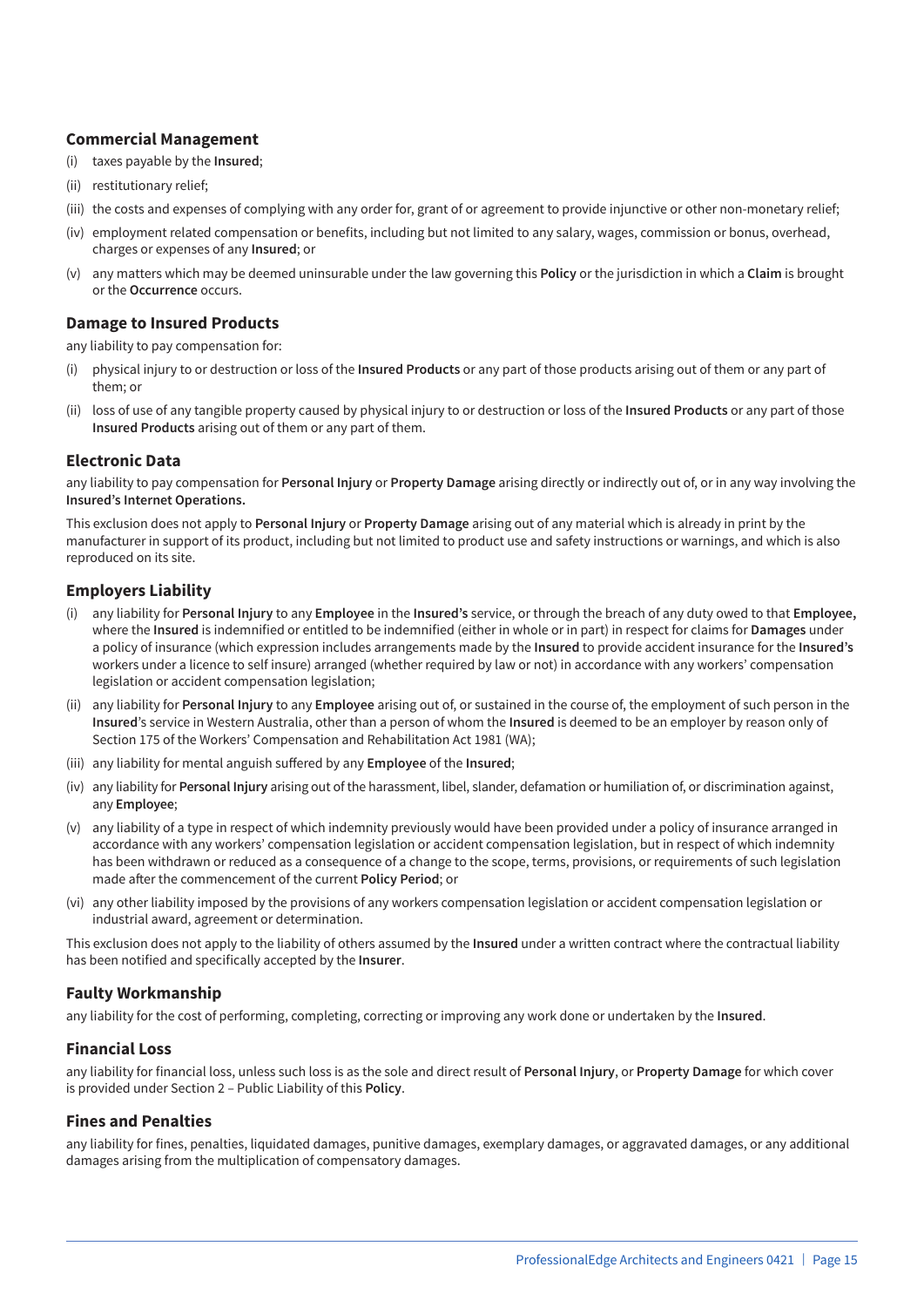#### **Libel and Slander**

any liability to pay compensation arising out of the publication or utterance of a libel or slander:

- (i) made prior to the **Policy Period**; or
- (ii) made at the direction of the **Insured** with the knowledge of the falsity thereof; or
- (iii) related to advertising, publishing or printing, broadcasting or telecasting activities conducted by or on behalf of the **Insured**.

#### **Motor Liability**

any liability to pay compensation for **Personal Injury** or **Property Damage** arising out of the ownership, possession or use under the control of the **Insured** of any **Motor Vehicle**:

- which is registered or which is required under any legislation to be registered; or
- (ii) in respect of which compulsory liability or statutory indemnity is required by virtue of any legislation (whether or not that insurance is effected),

provided that exclusions (i) and (ii) above do not apply to **Personal Injury** where:

- (a) that compulsory liability insurance or statutory indemnity does not provide indemnity;
- (b) the reasons or reasons why that compulsory liability or statutory indemnity does not provide indemnity does not involve a breach by the **Insured** of legislation relating to **Motor Vehicles**; and
- (c) **Motor Vehicles** whilst being operated or used by the **Insured** as a **Tool of Trade**.

#### **Pollution**

- (i) any liability to pay compensation for **Personal Injury** or **Property Damage** caused by or arising directly or indirectly out of the actual, alleged or threatened discharge, dispersal, release or escape of smoke, vapours, soot, fumes, acids, alkalis, toxic chemicals, liquids or gases, waste materials or other irritants, contaminants or pollutants into or upon any property, land, the atmosphere or any watercourse or body of water (including groundwater) but this exclusion does not apply if the actual discharge, dispersal, release or escape:
	- (a) is neither reasonably expected nor intended by the **Insured**; and
	- (b) is the consequence of a sudden and instantaneous cause which takes place at a clearly identifiable point in time during the **Policy Period**;
- (ii) any liability for any costs or expenses incurred in the preventing, removing, nullifying, or cleaning up any discharge, dispersal, release or escape as described in (i) above, unless such costs or expenses are consequent upon an unexpected, unintended sudden and instantaneous cause which takes place at a clearly identifiable point in time during the **Policy Period** and results in **Personal Injury** or **Property Damage** and is not otherwise excluded by this **Policy**; or
- (iii) the actual alleged or threatened discharge, dispersal, release or escape of smoke, vapours, soot, fumes, acids, alkalis, toxic chemicals, liquids or gases, waste materials or other irritants, contaminants or pollutants in the United States of America (USA) or Canada or in any country to which the laws of the USA or Canada apply.

#### **Product Recall and Repair**

any liability to pay compensation for damages claimed for the withdrawal, inspection, repair, replacement or loss of use of **Insured Products**.

#### **Professional Liability**

any liability to pay compensation for the rendering of or failure to render professional advice, design, service or specification; merger or acquisition advice; legal, financial, insurance or investment advice; corporate advisory; or valuations by the **Insured** or error or omission connected therewith other than rendering or failure to render professional medical advice by an **Employee** employed to provide medical advice, first aid and other medical services on the **Insured's** premises.

#### **Property Damage**

any liability to pay compensation for **Property Damage** in respect of property owned by or leased or rented by the **Insured** or in the **Insured's** physical or legal control other than:

- (i) **Employees** and/or guests and/or visitors' personal property;
- (ii) premises (including contents, fixtures and fittings) leased or rented by the **Insured** for the purpose of the business;
- (iii) premises (including contents, fixtures and fittings) temporarily occupied by the **Insured** for the purposes of carrying out work in connection with the business;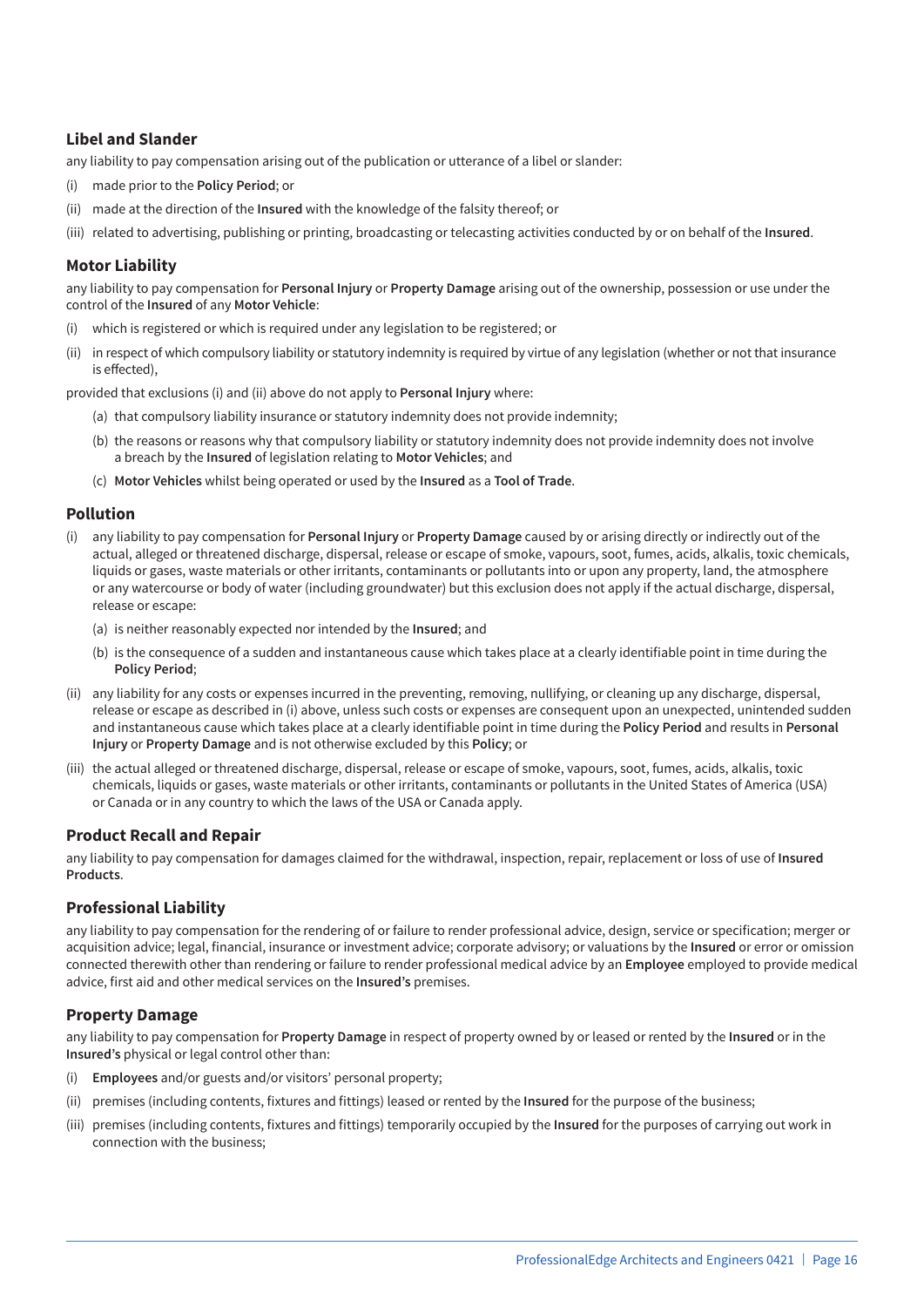- (iv) **Motor Vehicles** (not belonging to or used by or on behalf of the **Insured**) in the physical or legal control of the **Insured** where such **Property Damage** occurs whilst any such **Motor Vehicles** is in a car park owned or operated by the **Insured** provided that the **Insured** does not operate the car park for reward; and
- (v) any property temporarily in the **Insured's** physical or legal control provided no indemnity is granted for damage to that part of any property upon which the **Insured** is or has been working on and the **Insurer's** liability under this clause does not exceed \$100,000 for any one **Occurrence**.

Notwithstanding (i) to (v) above, no cover is provided under this **Policy** in respect to liability assumed by the **Insured** under any contract or agreement which requires the **Insured** to effect material damage insurance on premises, property or goods which the **Insured** does not own.

#### **Silica**

any liability directly or indirectly caused by or alleged to be caused by or contributed to, in whole or in part, by or arising out of the presence, ingestion, inhalation or absorption of or exposure to silica products, silica fibers, silica dust or silica in any form, or to any obligation of the **Insured** to indemnify any party because of **Personal Injury** or **Property Damage** arising out of the presence, ingestion, inhalation or absorption of or exposure to silica products, silica fibers, silica dust or silica in any form.

### 3.3 Exclusions applicable to Section 1 – Professional Indemnity and Section 2 – Public Liability

The **Insurer** shall not be liable to make any payment under this **Policy** arising out of, based upon or attributable to:

#### **Intentional Acts**

any deliberate, intentional, reckless or wilful conduct.

#### **Misdeeds**

any act which a court, official tribunal or arbitrator finds, or which an **Insured** admits, to be a criminal, dishonest or fraudulent act; and in such event, the **Insurer** shall be reimbursed for all loss paid in connection with such **Claim** or **Occurrence**; provided, however, that this exclusion shall not apply to the *"Fraud/Dishonesty"* Standard Extension or the *"Fidelity"* Optional Extension.

#### **Nuclear and Radioactive Contamination**

- (i) any ionizing radiations or contamination by radioactivity from any nuclear fuel or from any nuclear waste from the combustion of nuclear fuel; or
- (ii) the radioactive, toxic, explosive or hazardous properties of any nuclear assembly or nuclear component thereof.

For the purpose of this exclusion combustion shall include any self-sustaining process of nuclear fission.

#### **Patents/Trade Secrets**

any breach of any license concerning infringement of or misappropriation of patents or **Trade Secrets**.

#### **Trade Debts**

- (i) any trading debt incurred by an **Insured**; or
- (ii) any guarantee given by an **Insured** for a debt.

#### **War/Terrorism**

arising out of, based upon or attributable to any war (declared or otherwise), terrorism, warlike, military, terrorist or guerrilla activity, sabotage, force of arms, hostilities (declared or undeclared), rebellion, revolution, civil disorder, insurrection, usurped power, confiscation, nationalisation or destruction of or damage to property by or under the order of, any governmental, public or local authority or any other political or terrorist organisation.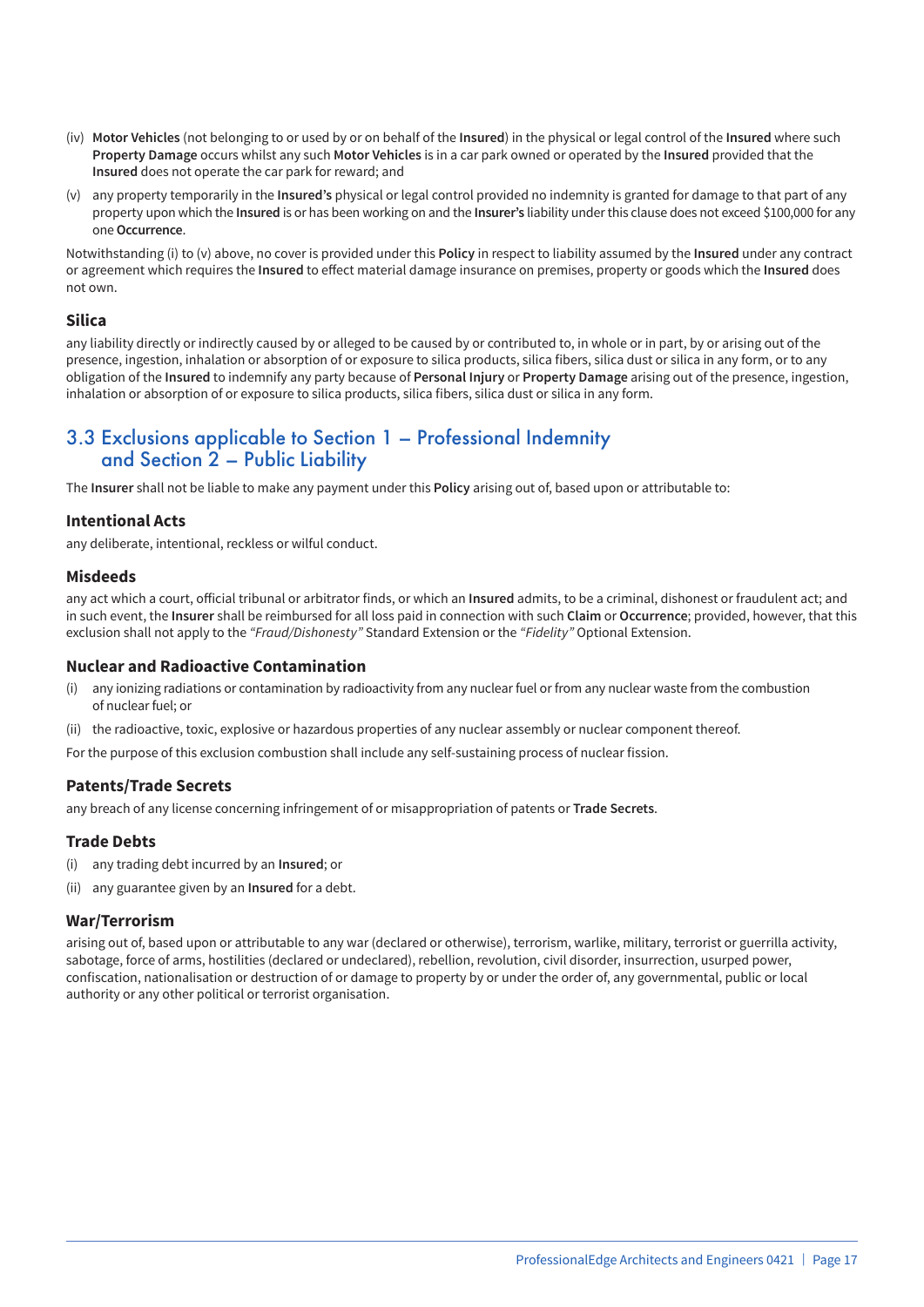# Section 4 – Claims Conditions

#### **Insurer's Response**

The **Insurer** shall:

- (i) acknowledge receipt of any correspondence under the '*Claims Conditions Notification of Claims, Occurrences and Direct Financial Losses'* within two (2) business days; and
- (ii) request any further material it reasonably requires to make its coverage determination within a reasonable time after receipt of the correspondence; and
- (iii) promptly advise the **Insured** of any additional investigation or material it reasonably requires; and
- (iv) within a reasonable time after receipt of all further material referred to in (ii) and (iii); and at the request of the **Insured**, the **Insurer** shall confirm their preparedness to advance any costs and expenses payable under this **Policy** as provided in (vi) below, except to the extent that indemnity has been denied; and
- (v) confirm the assumption of the defence of a **Claim** to the **Insured** in writing within a reasonable time as outlined under *'Defence & Settlement – Defence/Settlement'*; and
- (vi) advance all **Defence Costs** and payment of all other costs and expenses payable under this **Policy**, within a reasonable time after sufficiently detailed invoices for those costs are received and accepted for payment by the **Insurer**.

The timelines herein are premised upon the **Insured** providing notification within ten (10) business days in accordance with *'Claims Conditions – Notification of Claims, Occurrences and Direct Financial Losses'* so as to allow the **Insurer** to participate fully as outlined in *'Defence & Settlement – Defence/Settlement.'* The **Insured** may agree to extend these timelines at the request of the **Insurer**, and such agreement is not to be unreasonably withheld.

#### **Notification of Claims, Occurrences and Direct Financial Losses**

The **Insured** shall, as a condition precedent to the obligations of the **Insurer** under this **Policy**, give written notice to the **Insurer** as soon as practicable and during the **Policy Period** of any:

- (i) **Occurrence**, claim, writ, summons, impending proceedings, impending prosecution or inquest;
- (ii) **Claim** first made against the **Insured**;
- (iii) **Direct Financial Loss**; or
- (iv) matter under an extension.

All notifications must be in writing and reference the Policy Number, and addressed as required in the *"Claims Notice"* Item on the Schedule.

If the **Insured** notifies a **Direct Financial Loss** to the **Insurer**, the **Insured** must also, as soon as practicable, provide the **Insurer** with:

- (i) affirmative proof of the **Direct Financial Loss**; and
- (ii) all requested information and documents and co-operation in all matters pertaining to the **Direct Financial Loss**.

#### **Other Insurance**

This **Policy** shall always apply excess over any other insurance ("Other Insurance") that the **Insured** has a right to recover from and which is specified in the Other Insurance List in the Schedule to this **Policy**. This includes the renewal or replacement of such "Other Insurance" during the **Policy Period**.

The **Policyholder** shall notify the **Insurer** of any changes to "Other Insurance" in place. The **Policyholder** agrees to notify the **Insurer** of "Other Insurance" within 14 days of inception of the **Policy** or of any amendments to existing "Other Insurance" at its earliest convenience.

#### **Related Claims**

If notice of a **Claim** or loss insured by this **Policy** is given to the **Insurer** pursuant to the terms and conditions of this **Policy**, then:

- (i) any subsequent **Claim** or loss insured by this **Policy** alleging, arising out of, based upon or attributable to the facts alleged in that previously notified **Claim** or loss insured by this **Policy**; and
- (ii) any subsequent **Claim** or loss insured by this **Policy** which is the same as or related to any act or omission alleged in that previously notified **Claim** or loss insured by this **Policy**,

shall be considered made against the **Insured** and reported to the **Insurer** at the time notice was first given.

- Any **Claim**, **Claims** or losses insured by this **Policy** arising out of, based upon or attributable to:
- (i) the same cause; or
- (ii) a single act or omission; or
- (iii) a series of continuous, repeated or related acts or omissions,

shall be considered a single **Claim** or loss for the purposes of this **Policy**.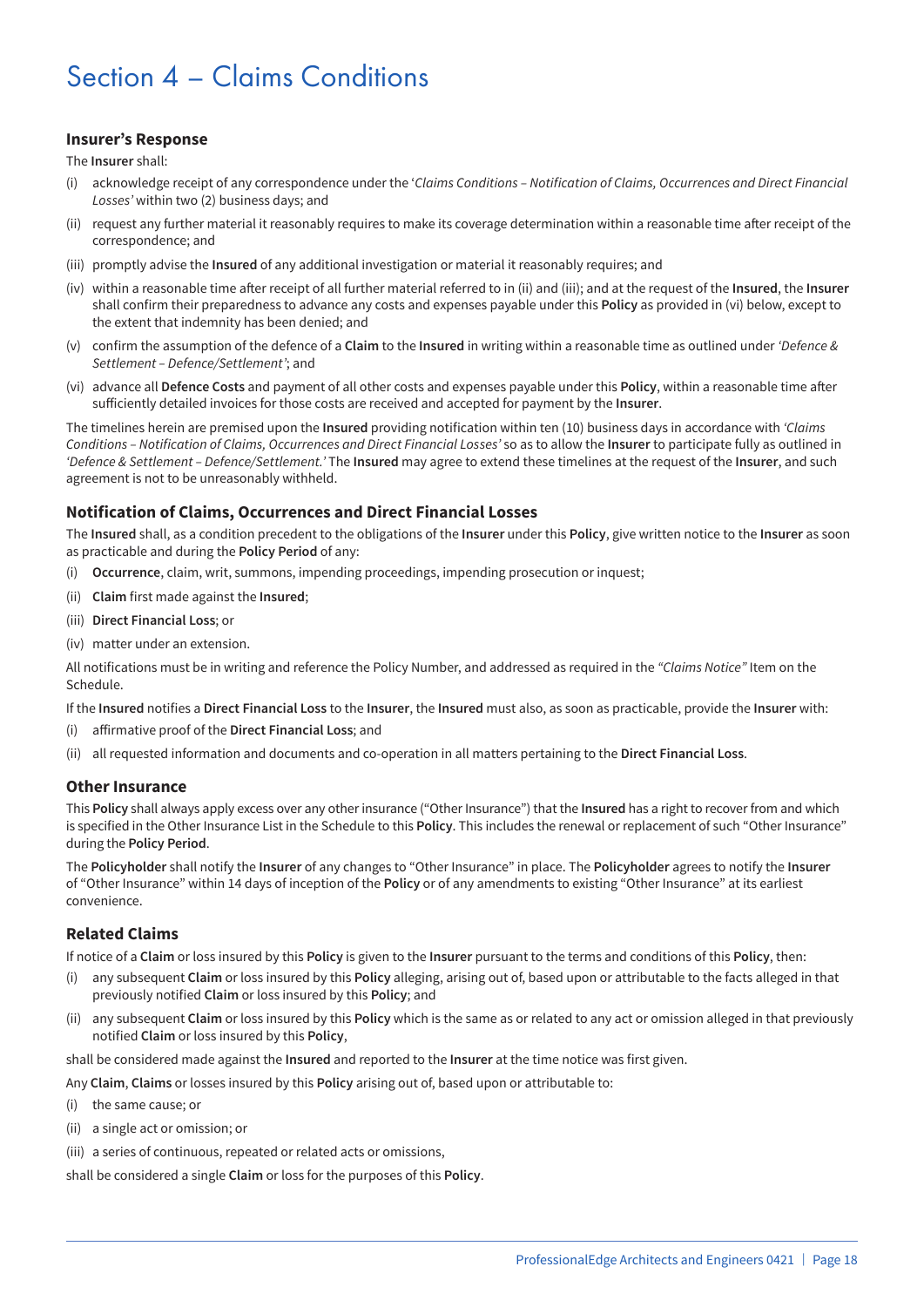#### **Related Dishonest Acts**

Any **Direct Financial Loss** resulting from a series of continuous, repeated or related **Dishonest Acts** shall be considered a single **Direct Financial Loss**.

#### **Related Occurrences**

All **Personal Injury** and **Property Damage** arising out of continuous or repeated exposure to substantially the same general conditions will be construed as arising out of one single **Occurrence** for the purposes of Section 2 – Public Liability of this **Policy**.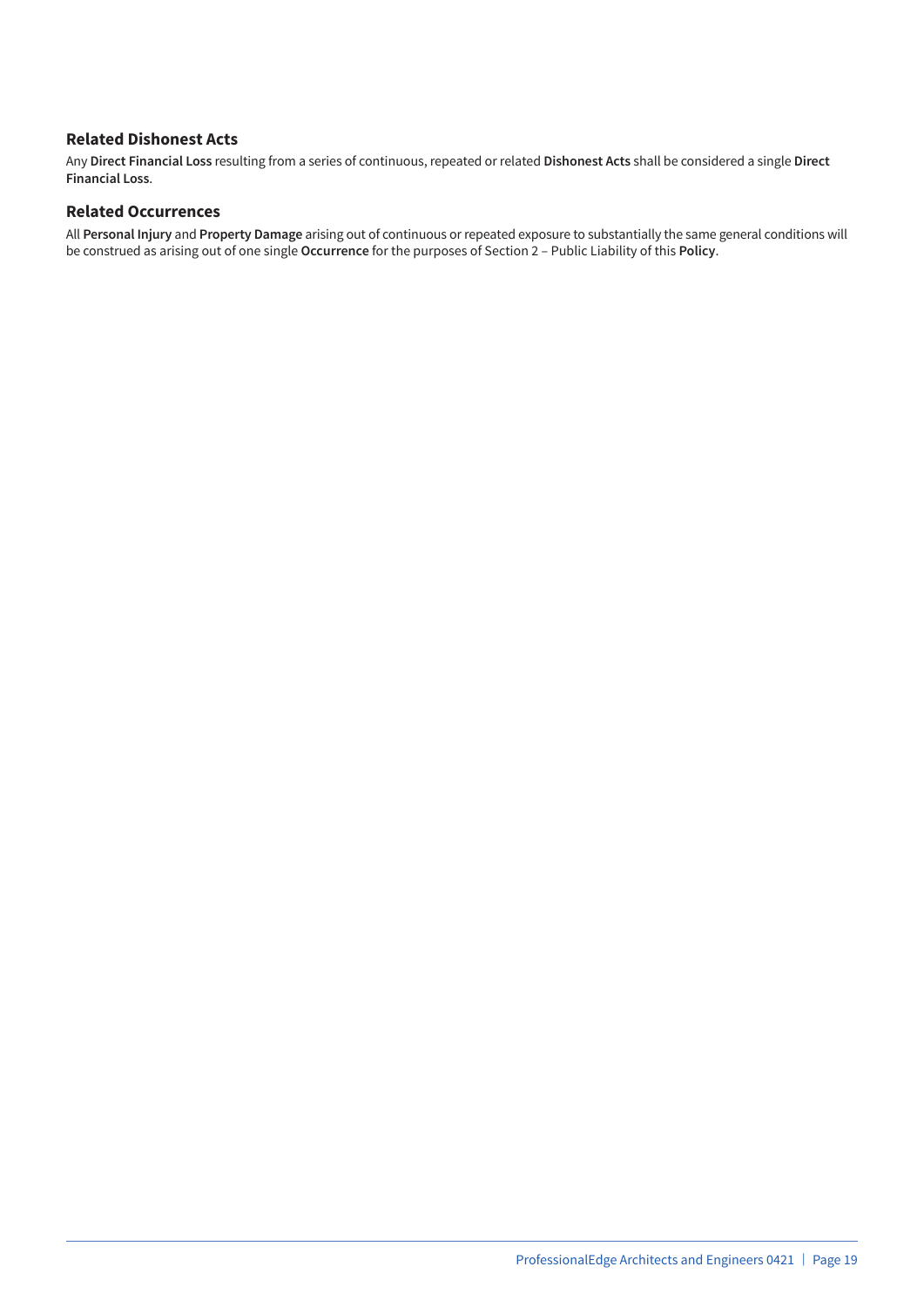# Section 5 – Defence & Settlement

#### **Allocation**

Where any **Claim** or **Occurrence** which arises from both covered matters and matters not covered by this **Policy**, the **Insurer's** liability under this **Policy** is limited to the proportion of the **Claim** or loss arising from an **Occurrence** which represents a fair and equitable allocation between each **Insured** and the **Insurer**, taking into account the relative legal and financial exposures attributable to covered matters and matters not covered under this **Policy**.

#### **Allocation Disputes**

If the parties are unable to agree on the fair and equitable allocation between covered matters and not covered matters, then this is to be referred for determination by an independent **Senior Lawyer**. The **Senior Lawyer** is to determine the fair and equitable allocation as an expert, not as an arbitrator.

The **Policyholder** (or its designee) and the **Insurer** may make submissions to the **Senior Lawyer**. The **Senior Lawyer** is to take account of the parties' submissions, but the **Senior Lawyer** is not to be fettered by such submissions and is to determine the fair and equitable allocation in accordance with his or her own judgment and opinion. The **Senior Lawyer's** determination shall be final and binding. The costs of the **Senior Lawyer's** determination are to be borne by the **Insurer**.

For so long as the amounts to be paid under the **Policy** remains un-agreed and undetermined, the **Insurer** shall pay the proportion which it considers represents a fair and equitable allocation. The fair and equitable allocation finally agreed or determined shall be applied retrospectively to any amounts incurred prior to agreement or determination.

#### **Cooperation**

The **Insured** will at their own cost:

- (i) render all reasonable assistance to the **Insurer** and co-operate in the defence of any **Claim** or any other claim, writ, summons, impending proceedings, impending prosecution or inquest arising directly from an **Occurrence** and the assertion of indemnification and contribution rights;
- (ii) use due diligence and do and concur in doing all things reasonably practicable to avoid or diminish any **Claim** under this **Policy** or any other claim, writ, summons, impending proceedings, impending prosecution or inquest arising directly from an **Occurrence**;
- (iii) give such information and assistance to the **Insurer** as the **Insurer** may reasonably require to enable it to investigate any **Claim** or any other claim, writ, summons, impending proceedings, impending prosecution or inquest arising directly from an **Occurrence** or determine the **Insurer's** liability under this **Policy**;
- (iv) use its best endeavours to preserve any property, products, appliances, plant or other things which might prove necessary or useful by way of evidence in connection with any **Claim** or any other claim, writ, summons, impending proceedings, impending prosecution or inquest and, so far as may be reasonably practicable, no alteration or repair shall be effected without the **Insurer's** consent until the **Insurer** has had the opportunity of inspection; and
- (v) take all reasonable steps to prevent other **Personal Injury** or **Property Damage** arising out of the same or similar conditions.

#### **Defence/Settlement**

The **Insurer** does not assume any duty to defend, and the **Insured** shall defend and contest any **Claim**, or any other claim, writ, summons, impending proceedings, impending prosecution or inquest arising directly from an **Occurrence**, made against them unless the **Insurer**, in its sole and absolute discretion, elects in writing to take over and conduct the defence and settlement of any **Claim** or any other claim, writ, summons, impending proceedings, impending prosecution or inquest arising directly from an **Occurrence**. If the **Insurer** does not so elect, it shall be entitled, but not required, to participate fully in such defence and the negotiation of any settlement that involves or appears reasonably likely to involve the **Insurer**. The **Insurer** has the right at any time after notification of a **Claim**, or any other claim, writ, summons, impending proceedings, impending prosecution or inquest arising directly from an **Occurrence**, to make a payment to the **Insured** of the unpaid balance of the **Limit of Liability**, and upon making such payment, all obligations of the **Insurer** to the **Insured** under this **Policy**, including, if any, those relating to defence, shall cease.

In the event that payment is made under the *"Advanced Defence Costs"* Insurance Cover, and it is determined that such **Insured** is not entitled to such payment under this **Policy**, each **Insured** will repay the **Defence Cost** to the **Insurer** for such amounts paid.

#### **Insurer's Consent**

As a condition precedent to cover under this **Policy**, no **Insured** shall admit or assume any liability, enter into any settlement agreement, consent to any judgment, or incur any **Defence Costs** without the prior written consent of the **Insurer**. Only those settlements, judgments and **Defence Costs** consented to by the **Insurer**, and judgments resulting from **Claims** defended in accordance with this **Policy**, shall be recoverable under this **Policy**.

Notwithstanding anything to the contrary, whenever the **Insurer's** consent is required under this **Policy**, whether as a precondition or otherwise, the **Insurer** will not unreasonably withhold or delay giving such consent.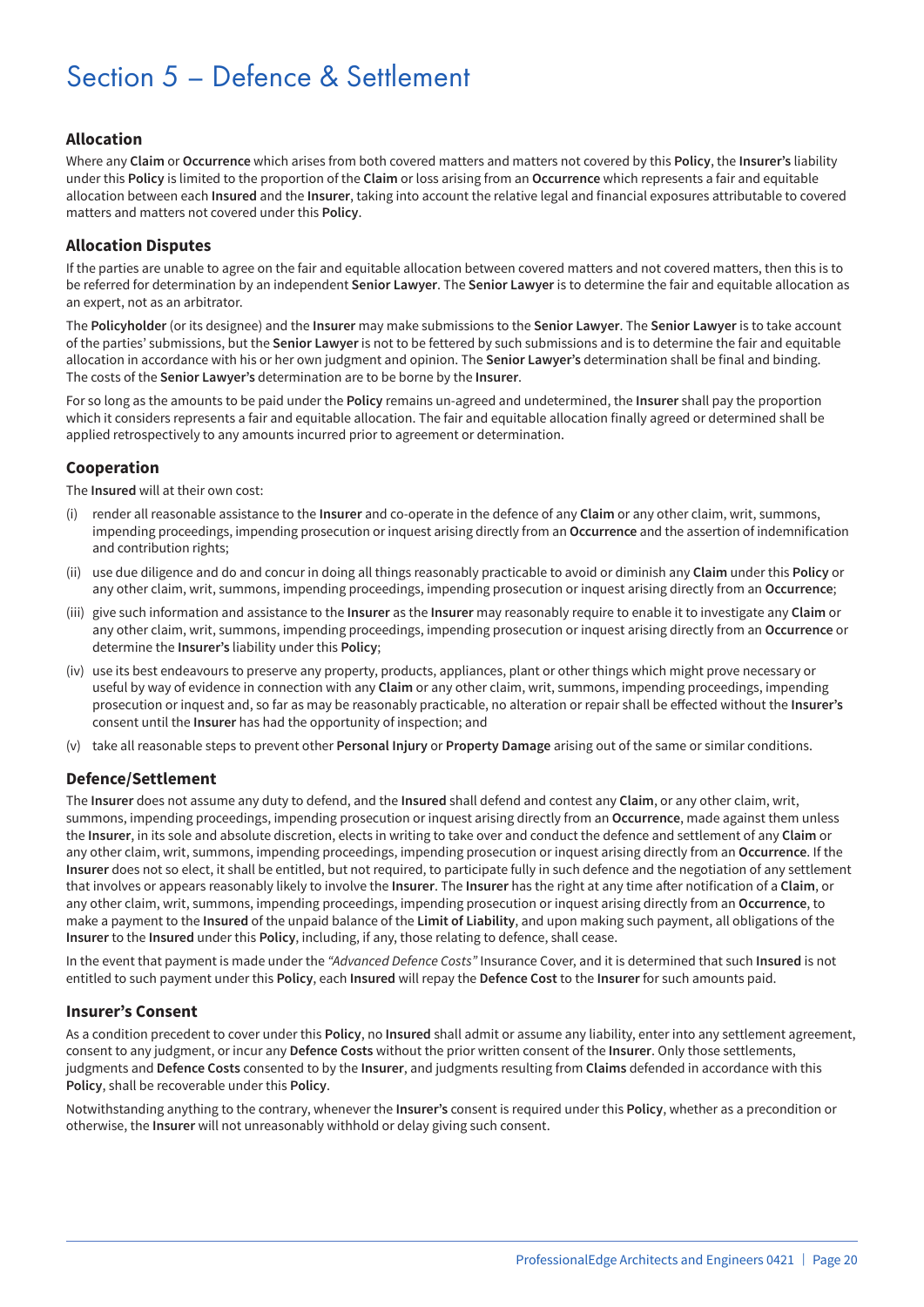#### **Direct Financial Loss Mitigation**

As soon as the **Insured Discovers** a **Direct Financial Loss** involving an identified **Employee**, the **Insured** must immediately take all necessary steps to prevent any additional **Direct Financial Loss** being caused by the same identified **Employee**. Any further **Direct Financial Loss** caused by the same **Employee** after the date of **Discovery** will not be covered by this **Policy**.

#### **Insured's Consent**

The **Insurer** may make any settlement of any **Claim** it deems expedient with respect to any **Insured**, subject to such **Insured's** written consent. If any **Insured** withholds consent to such settlement, the **Insurer's** liability on account of such **Claim** or **Occurrence** shall not exceed the amount for which the **Insurer** could have settled such **Claim** or **Occurrence**, plus **Defence Costs** incurred as of the date such settlement was proposed in writing by the **Insurer**, less coinsurance (if any) and the applicable **Retention**.

#### **Reasonable Care**

The **Insured** shall:

- (i) take all reasonable precautions to:
	- (a) prevent **Personal Injury** or **Property Damage**; and
	- (b) comply and ensure that the **Insured's Employees** and agents comply with all Statutory Obligations, By-Laws or Regulations imposed by any Public Authority in respect thereof for the safety of persons and property.

#### **Cross Liability**

In respect of Section 2 – Public Liability only, where more than one party comprises the **Insured** each of the parties shall be considered as a separate and distinct unit and the word **Insured** shall be considered as applying to each party in the same manner as if a separate policy had been issued to each of the said parties provided that nothing in this clause shall result in the increase of the **Limit of liability** under this **Policy** in respect of any **Occurrence**.

#### **Inspection**

The **Insurer** shall be permitted but not obligated to inspect the **Insured's** property and operations at any time. Neither the **Insurers'** right to make inspections nor the making thereof nor any report thereon shall constitute an undertaking on behalf of or for the benefit of the **Insured** or others, to determine or warrant that such property or operations are safe. The **Insurer** may examine and audit the **Insured's** books and records at any time during the **Policy Period** and extensions thereof and within three (3) years after the final termination of this **Policy**, as far as they relate to the subject matter insured.

#### **Subrogation**

If any payment is to be made under this **Policy** in respect of a **Claim**, **Occurrence** or other claim, writ, summons, impending proceedings, impending prosecution or inquest or other loss insured by this **Policy**, the **Insurer** shall be subrogated to all rights of recovery of the **Insured** whether or not payment has in fact been made and whether or not the **Insured** has been fully compensated for its actual loss. The **Insurer** shall be entitled to pursue and enforce such rights in the name of the **Insured** who, at its own cost, shall provide the **Insurer** with all reasonable assistance and co-operation in doing so, including but not limited to the execution of any necessary instruments and papers. The **Insured** shall do nothing to prejudice these rights. Any amount recovered in excess of the **Insurer's** total payment shall be restored to the **Insured** less the cost to the **Insurer** of such recovery.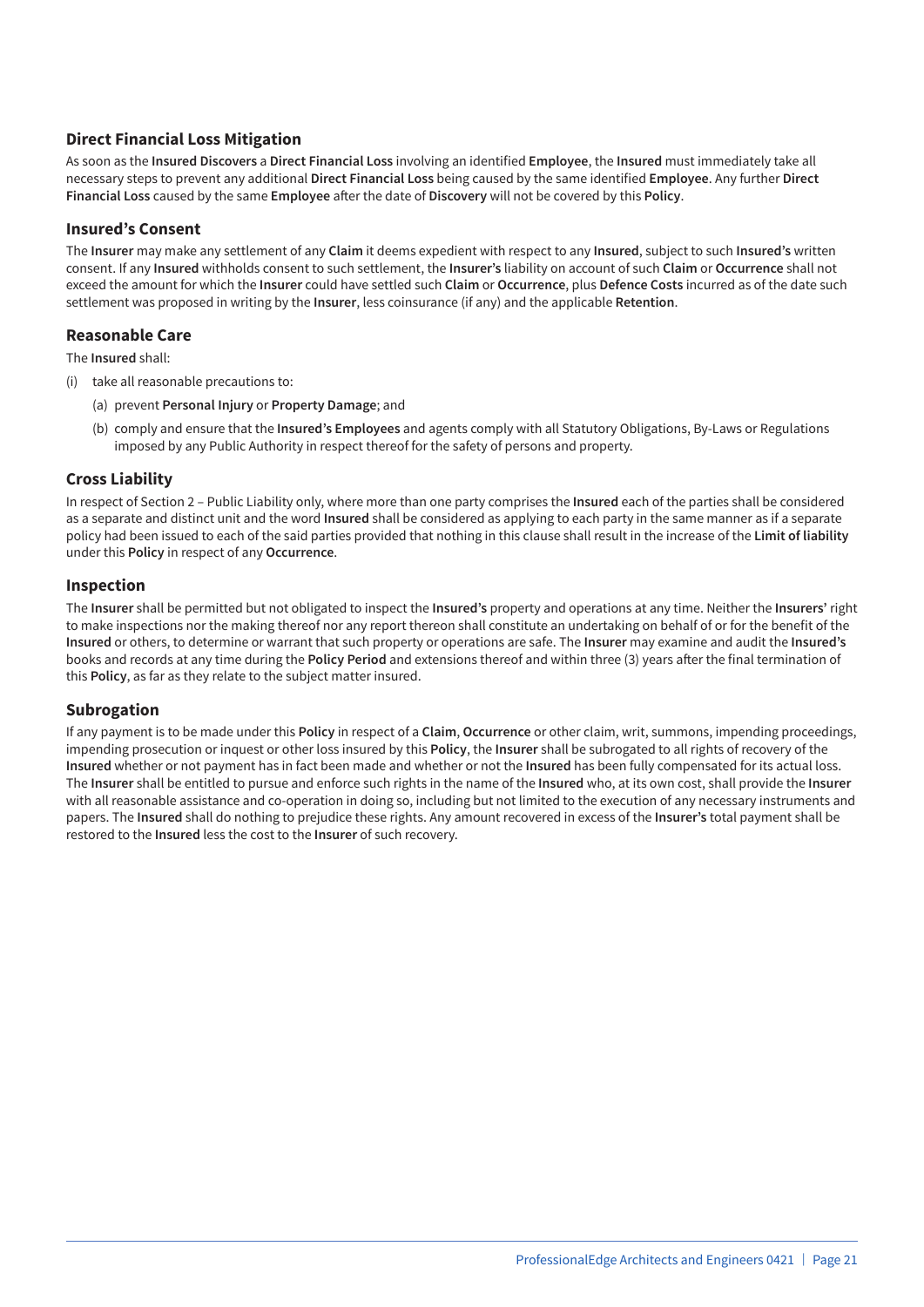# Section 6 – Limit & Retention

# Limit of Liability

#### **Section 1 – Professional Indemnity**

The total amount payable by the **Insurer** for a single **Claim** or loss (as specified in the *"Related Claims"* Condition) or **Direct Financial Loss** (as specified in the *"Related Dishonest Acts"* Condition) shall not exceed the Limit of Liability (any one **Claim**). The total amount payable by the **Insurer** under Section 1 – Professional Indemnity of this **Policy** shall not exceed the **Limit of Liability** (Aggregate).

The **Limit of Liability** is inclusive of **Defence Costs**.

The **Limit of Liability** (any one **Claim**) and the **Limit of Liability** (Aggregate) for the period provided in the *"Extended Reporting Period"* Extension are part of, and not in addition to, the **Limit of Liability** (any one **Claim**) and the **Limit of Liability** (Aggregate) for the **Policy Period**. Each Sublimit of Liability and Extension in Section 1 – Professional Indemnity of this **Policy** is part of the **Limit of Liability** (Aggregate) applicable to Section 1 – Professional Indemnity of this **Policy** and is not payable in addition to such **Limit of Liability** (Aggregate).

#### **Section 2 – Public Liability**

The total amount payable by the **Insurer** for a single **Occurrence** (as specified in the *"Related Occurrences"* Condition) shall not exceed the **Limit of Liability** (any one **Occurrence**).

Except where otherwise stated, the **Insurer** will pay Supplementary Payments in addition to the **Limit of Liability**. In the event that the total **Damages** resulting from a single covered **Occurrence** exceeds the **Limit of Liability** (any one **Occurrence**), then the **Insurer** will cover parts (i) to (v) of the Supplementary Payments in addition to the **Limit of Liability** (any one **Occurrence**) up to the proportion that the **Limit of Liability** (any one **Occurrence**) bears to the total amount paid to dispose of the claim arising from the **Occurrence**.

However, the **Limit of Liability** in respect of **Occurrences** in the United States of America or Canada or any of their territories or possessions will be inclusive of Supplementary Payments.

### General

The inclusion of more than one **Insured** under this **Policy** does not operate to increase the total amount payable by the **Insurer** under any Section of this **Policy**.

### Retention

#### **Section 1 – Professional Indemnity**

The **Insurer** shall only pay for the amount of any **Claim** or other loss insured under Section 1 – Professional Indemnity of this **Policy** which is in excess of the **Retention** applicable to Section 1 – Professional Indemnity of this **Policy**. A single **Retention** shall apply to a single **Claim** or loss (as specified in the *"Related Claims"* Condition) or **Direct Financial Loss** (as specified in the *"Related Dishonest Acts"* Condition). The **Retention** is to be borne by the **Insured** and shall remain uninsured.

#### **Section 2 – Public Liability**

The **Insurer** shall only pay for any **Damages** and amounts insured under the *"Supplementary Payments"* Insurance Cover which are in excess of the **Retention** applicable to Section 2 – Public Liability of this **Policy**. A single **Retention** shall apply to **Damages** and amounts insured under the *"Supplementary Payments"* Insurance Cover arising from a single **Occurrence** (as specified in the *"Related Occurrences"* Conditions). The **Retention** is to be borne by the **Insured** and shall remain uninsured.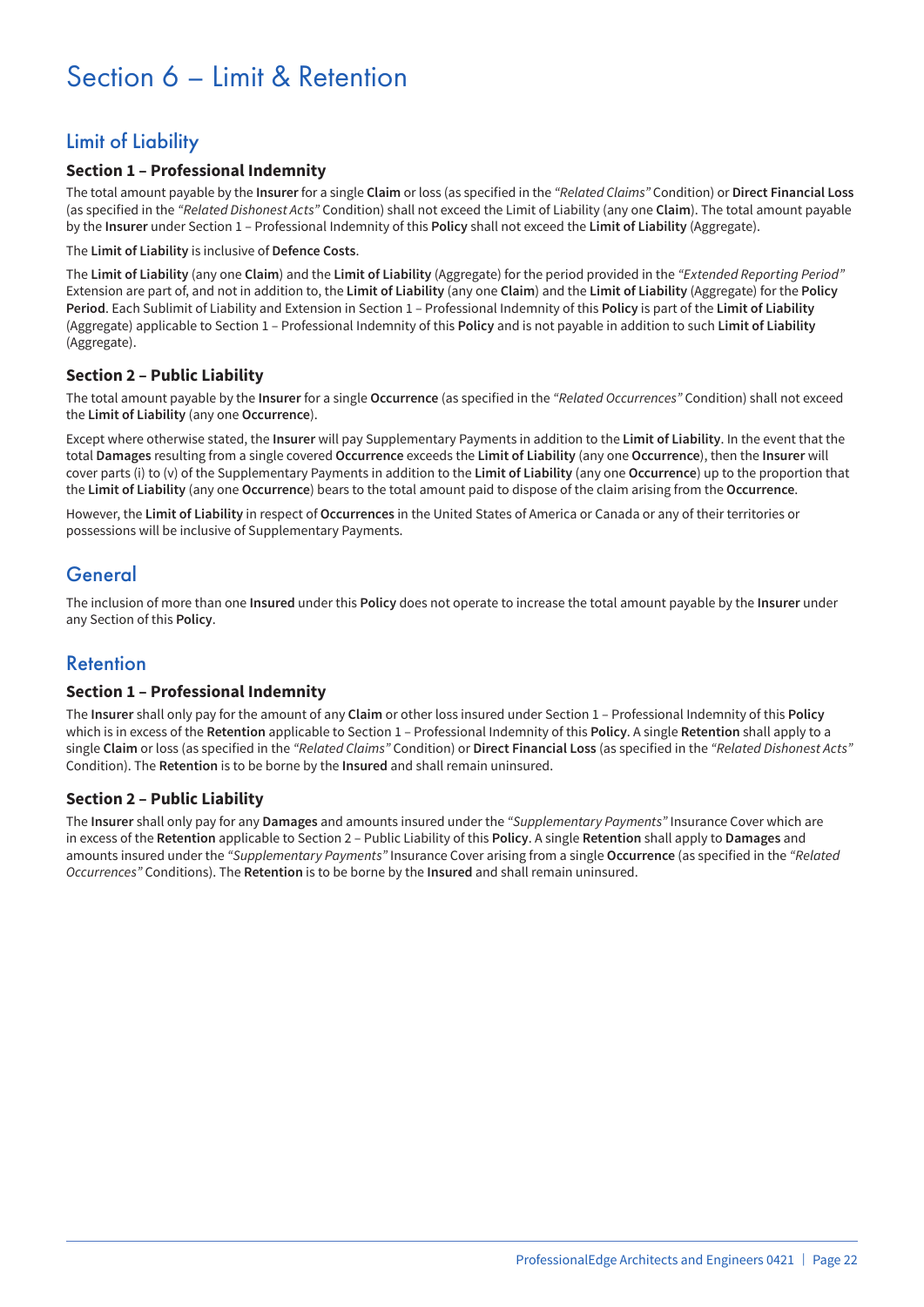# Section 7 – General Provisions

#### **Administration**

The **Policyholder** has acted and shall act on behalf of each and every **Insured** with respect to:

- (i) negotiating terms and conditions of, binding and amending cover;
- (ii) exercising rights of **Insureds**;
- (iii) notices;
- (iv) premiums;
- (v) endorsements;
- (vi) dispute resolution;
- (vii) claims management and consent to defence/settlement; and
- (viii) payments to any **Insured**.

#### **Alteration of Risk**

The **Insured** must provide the **Insurer** with immediate written notice of:

- (i) every change which materially varies any of the facts or circumstances existing at the commencement of this **Policy** that comes to the **Insured's** knowledge, which will also be deemed to include the knowledge of any person whose knowledge would in law be the **Insured's** knowledge; and
- (ii) if the **Insured** does not provide such notification before the happening of a **Claim** or an **Occurrence** giving rise to a claim under this **Policy** then, subject to the *Insurance Contracts Act 1984* (Cth), the **Insurer** may refuse to pay a claim, either in whole or in part.

#### **Assignment**

This **Policy** and any rights under or in respect of it cannot be assigned without the prior written consent of the **Insurer**.

#### **Cancellation**

This **Policy** may be cancelled by the **Policyholder** at any time by providing written notice to the **Insurer**. Where no **Claims**, or, pursuant to section 40(3) of the *Insurance Contracts Act 1984*, circumstances that might give rise to a **Claim**, have been notified to the **Insurer** and no liability is incurred by the **Insurer** to make a payment under the policy arising from such **Claim** or circumstance, the **Policyholder** shall be entitled to a refund of the *pro rata* proportion of the premium for the unexpired **Policy Period**.

This **Policy** may be cancelled by the **Insurer** as prescribed by the *Insurance Contracts Act 1984* (Cth).

#### **Insurance Arranged By Principal**

For Section 2 – Public Liability of this **Policy** only, If the **Insured** enters into an agreement with any other party (who for the purpose of this clause is called the *"Principal"*) pursuant to which the Principal has agreed to provide a policy of insurance which is intended to indemnify the **Insured** for any loss or liability arising out of the performance of the said agreement then the **Insurer** will (subject to the terms and conditions of this **Policy**) only indemnify the **Insured** for loss or liability not covered by the policy of insurance provided by the Principal.

#### **Non-Imputation & Severability**

For the purposes of determining the applicability of cover under this **Policy**:

- (i) where the **Policy** affords cover to more than one party, the failure to comply with the duty to disclosure under the *Insurance Contracts Act 1984* (Cth) or misrepresentation by any **Insured** shall not prejudice the rights of any other **Insured** to cover under this **Policy**; and
- (ii) the conduct of any one **Insured** shall not be imputed to any other **Insured**.

In the event of (i) and (ii) above, cover is only provided where the other **Insured** is innocent of and had no prior knowledge of the failure, misrepresentation or conduct.

#### **Plurals, Headings and Titles**

The descriptions in the headings and titles of this **Policy** are solely for reference and convenience and do not lend any meaning to this contract. Words and expressions in the singular shall include the plural and vice versa. In this **Policy**, words in **bold** typeface have special meaning and are defined. Words that are not specifically defined in this **Policy** have the meaning normally attributed to them.

#### **Policy Purchase**

In granting cover to the **Insured**, the **Insurer** has relied upon the material statements and particulars in the proposal together with its attachments and other information supplied. If the **Insurer** becomes entitled to avoid this **Policy** from inception or from the time of any variation in cover, the **Insurer** may at its discretion maintain this **Policy** in full force but exclude the consequences of and any **Claim**, **Direct Financial Loss** or **Occurrence** relating to any matter which ought to have been disclosed before inception or any variation in cover.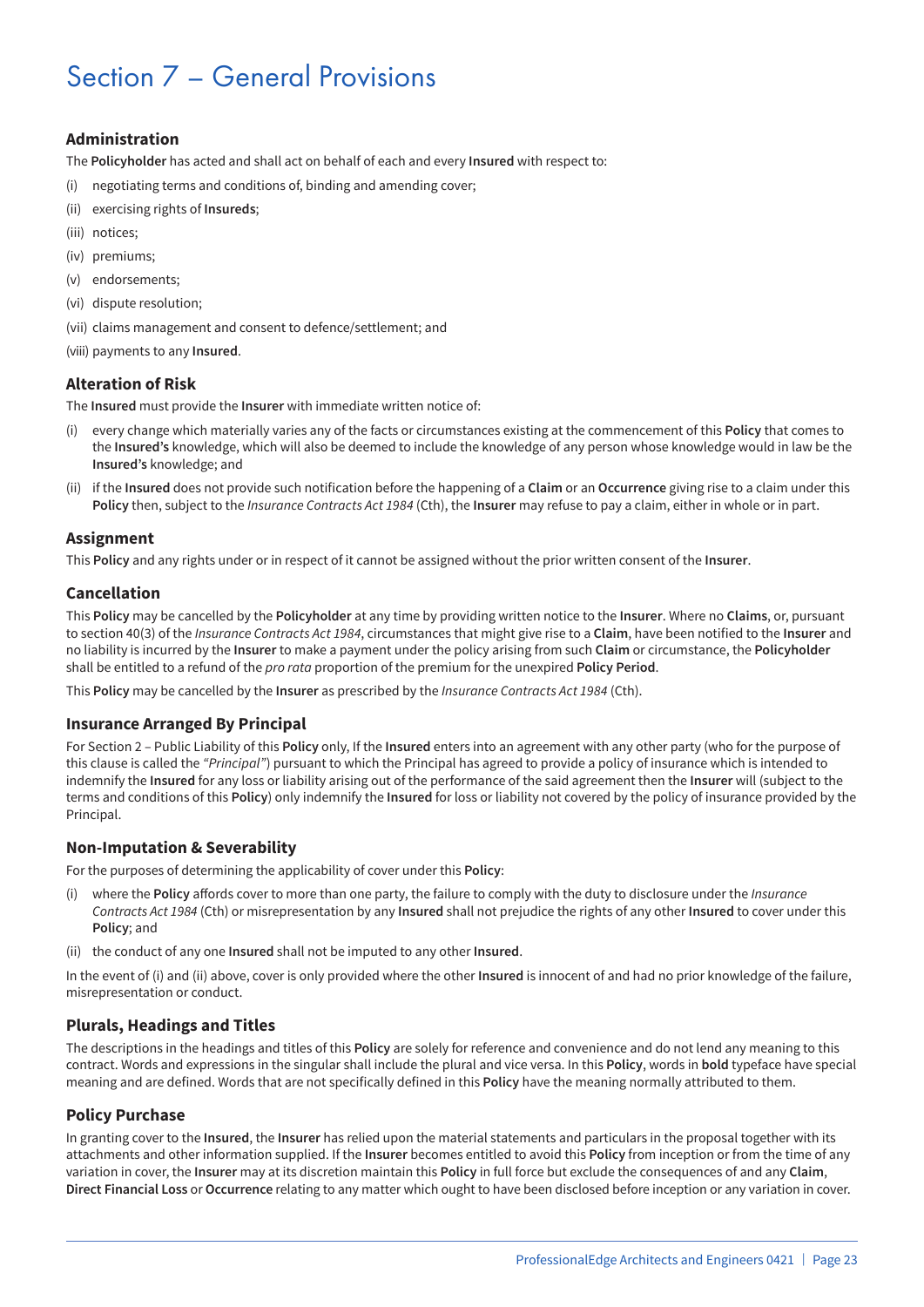#### **Run-Off Event**

If a **Run-Off Event** occurs during the **Policy Period**, Section 1 – Professional Indemnity of this **Policy** shall continue to provide cover but only as provided for in the *"Run-Off Event"* Standard Extension in Section 1 – Professional Indemnity of this **Policy**.

No cover shall be available under Section 2 – Public Liability of this **Policy** in respect any **Occurrence** occurring after the effective date of a **Run-Off Event**.

#### **Sanctions**

If, by virtue of any law or regulation which is applicable to the **Insurer**, its parent company or its ultimate controlling entity, at the inception of the **Policy** or at any time thereafter, providing coverage to the **Insured** is or would be unlawful because it breaches an applicable embargo or sanction, the **Insurer** shall provide no coverage and have no liability whatsoever nor provide any defence to the **Insured** or make any payment of defence costs or provide any form of security on behalf of the **Insured**, to the extent that it would be in breach of such embargo or sanction.

#### **Scope and Governing Law**

Where legally permissible and subject to the *"Sanctions"* General Provision and the exclusions in this **Policy**, Section 1 – Professional Indemnity of this **Policy** shall apply to any **Claim** made against any **Insured** anywhere in the world.

Where legal permissible and subject to the *"Sanctions"* General Provision and the exclusions in this **Policy**, Section 2 – Public Liability of the **Policy** shall apply in respect of **Occurrences** anywhere in the world but does not apply to or insure any liability or any other claim, writ, summons, impending proceedings, impending prosecution or inquest arising from or in respect of:

- (i) the **Business** carried on by the **Insured** at or from any premises situated outside Australia or New Zealand,
- (ii) any contract entered into by the **Insured** under the terms of which work is to be performed outside Australia or New Zealand, or
- (iii) any exports by the **Insured**, its agents or servants to the United States of America or Canada or any of their territories or possessions.

Any interpretation of this **Policy** relating to its construction, validity or operation shall be made in accordance with the laws of the Commonwealth of Australia and the State or Territory in which the **Policy** is issued and in accordance with the English text as it appears in this **Policy**. The parties will submit to the exclusive jurisdiction of the Australian courts, unless specified otherwise.

#### **Tax**

Any payment under this **Policy** shall be reduced by the amount of any input tax credit that the relevant **Insured** is entitled to.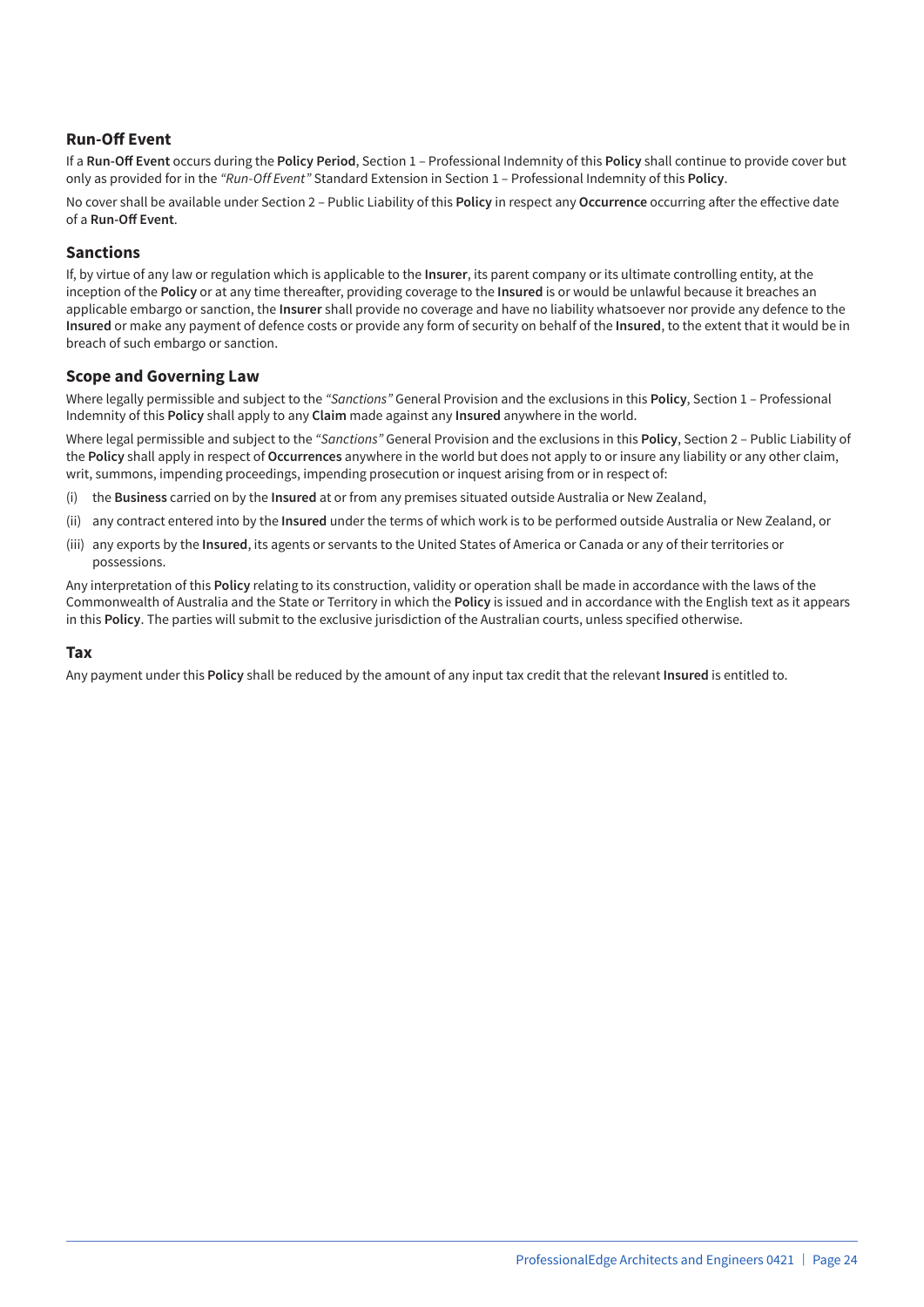# Section 8 – Definitions

#### The following Definitions shall apply to this **Policy**:

| Term(s)                      | <b>Meaning</b>                                                                                                                                                                                                                                                                                                                                                                                                                                                                                                                                                                                                                                                                                                                                                                                                                                                                                                                                                                                                                                                                                                         |
|------------------------------|------------------------------------------------------------------------------------------------------------------------------------------------------------------------------------------------------------------------------------------------------------------------------------------------------------------------------------------------------------------------------------------------------------------------------------------------------------------------------------------------------------------------------------------------------------------------------------------------------------------------------------------------------------------------------------------------------------------------------------------------------------------------------------------------------------------------------------------------------------------------------------------------------------------------------------------------------------------------------------------------------------------------------------------------------------------------------------------------------------------------|
| <b>Advertising Liability</b> | means:<br>(i) libel, slander, defamation;<br>(ii) infringement or copyright of title or slogan;<br>(iii) piracy or unfair competition or idea misappropriation under an implied contract;<br>(iv) invasion of privacy,<br>committed or alleged to have been committed during the Policy Period in any advertisement, publicity<br>article, broadcast or telecast and arising out of the Insured's advertising activities or any advertising<br>activities conducted on behalf of the Insured, in the course of advertising the Insured Products, goods or<br>services.                                                                                                                                                                                                                                                                                                                                                                                                                                                                                                                                                 |
| Agent                        | means any natural person, company or other entity who has or had a written contract with the Policyholder<br>or any Subsidiary to provide Professional Services, but solely limited to such Professional Services for and<br>on behalf of Policyholder or any Subsidiary.                                                                                                                                                                                                                                                                                                                                                                                                                                                                                                                                                                                                                                                                                                                                                                                                                                              |
| Aircraft                     | means any vessel, hovercraft, craft or thing designed to transport persons or property in or through the air or<br>space.                                                                                                                                                                                                                                                                                                                                                                                                                                                                                                                                                                                                                                                                                                                                                                                                                                                                                                                                                                                              |
| <b>Bodily Injury</b>         | means physical injury, sickness, disease or death; and if arising out of the foregoing, nervous shock,<br>emotional distress, mental anguish or mental injury.                                                                                                                                                                                                                                                                                                                                                                                                                                                                                                                                                                                                                                                                                                                                                                                                                                                                                                                                                         |
| <b>Business Premises</b>     | that part of the premises owned or leased or rented by the Policyholder from which the Policyholder carries<br>on the Professional Services.                                                                                                                                                                                                                                                                                                                                                                                                                                                                                                                                                                                                                                                                                                                                                                                                                                                                                                                                                                           |
| Claim                        | means any:<br>(i) written demand; or<br>(ii) civil or administrative proceedings,<br>that seeks compensation to a Third Party first made or brought against the Insured during the Policy Period.                                                                                                                                                                                                                                                                                                                                                                                                                                                                                                                                                                                                                                                                                                                                                                                                                                                                                                                      |
| Company                      | means the Policyholder and any Subsidiary.                                                                                                                                                                                                                                                                                                                                                                                                                                                                                                                                                                                                                                                                                                                                                                                                                                                                                                                                                                                                                                                                             |
| <b>Computer Systems</b>      | means any computer hardware, software or any components thereof that are linked together through a<br>network of two or more devices accessible through the Internet or internal network or that are connected<br>through data storage or other peripheral devices which are owned, operated, controlled or leased by the<br>Company.<br>Company's Computer System also includes:<br>(i) any Third Party computer or electronic device (including mobile phones, tablets or computers owned or<br>controlled by an employee of the Company) used to access the Company's Computer System or Data<br>contained therein, but only to the extent such computer or device is used for that purpose;<br>(ii) any employee "Bring Your Own Device" used to access the Company's Computer System or Data<br>contained therein, but only to the extent such device is used for that purpose; and<br>(iii) any cloud service or other hosted computer resources, used by the Company and operated by a Third<br>Party service provider under a written contract between such a Third Party service provider and the<br>Company. |
| <b>Continuity Date</b>       | means, where and if the Insured has had Continuous Cover, the date at which Continuous Cover<br>commenced or the date specified as the Continuity Date in the Policy Schedule, whichever is the earlier.                                                                                                                                                                                                                                                                                                                                                                                                                                                                                                                                                                                                                                                                                                                                                                                                                                                                                                               |
| <b>Continuous Cover</b>      | where the Insured has maintained continuous professional indemnity insurance in respect of the Professional<br>Services, unbroken for successive periods and without interruption until the inception of this Policy.                                                                                                                                                                                                                                                                                                                                                                                                                                                                                                                                                                                                                                                                                                                                                                                                                                                                                                  |
| <b>Damages</b>               | means any amount that an Insured shall be legally liable to pay as compensation to a Third Party in respect<br>of judgments rendered against an Insured, or for settlements which conform with the consent requirements<br>set out in the "Claims" Conditions.                                                                                                                                                                                                                                                                                                                                                                                                                                                                                                                                                                                                                                                                                                                                                                                                                                                         |
| Data                         | means any electronically stored digital or digitised information or media stored on the Company's Computer<br>System or, an Outside Service Provider Computer System.                                                                                                                                                                                                                                                                                                                                                                                                                                                                                                                                                                                                                                                                                                                                                                                                                                                                                                                                                  |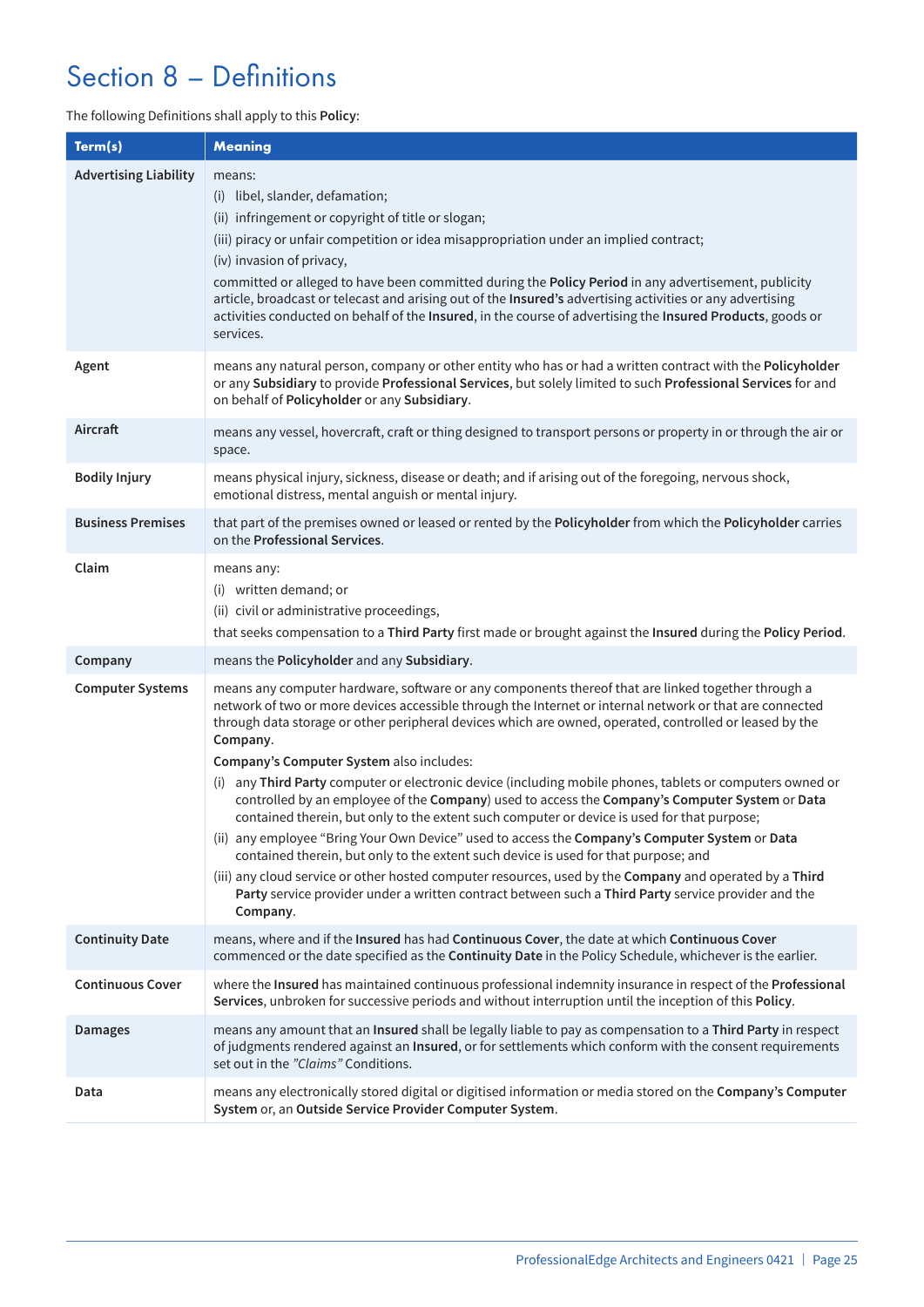| Term(s)                                         | <b>Meaning</b>                                                                                                                                                                                                                                                                                                                                                                                                                                                                                                                                                                                                                                                                                      |
|-------------------------------------------------|-----------------------------------------------------------------------------------------------------------------------------------------------------------------------------------------------------------------------------------------------------------------------------------------------------------------------------------------------------------------------------------------------------------------------------------------------------------------------------------------------------------------------------------------------------------------------------------------------------------------------------------------------------------------------------------------------------|
| <b>Defence Costs</b>                            | means reasonable fees, costs and expenses incurred by or on behalf of the Insured in the investigation,<br>defence, adjustment, settlement or appeal of any Claim or of any other claim, writ, summons, impending<br>proceedings, impending prosecution or inquest arising directly from an Occurrence. "Defence Costs" shall<br>not mean any internal or overhead expenses of any Insured or the costs of any Insured's time.                                                                                                                                                                                                                                                                      |
| <b>Direct Financial Loss</b>                    | means direct financial loss caused by the loss of any currency, coins, bank notes, bullion, cheques, travellers'<br>cheques, money orders, postal orders, precious metals, stamps, coupons or Securities owned by the<br>Policyholder or any Subsidiary.<br>"Direct Financial Loss" does not include: (i) cryptocurrency, wages, salaries or other remuneration or<br>benefits paid by the Policyholder or any Subsidiary to its Employees, partners, principals or directors; (ii)                                                                                                                                                                                                                 |
|                                                 | complete or partial non-payment or default under any credit arrangement; or (iii) any costs, fees or other<br>expenses incurred by the Insured in prosecuting or defending any demand, claim or legal proceeding<br>resulting from a Direct Financial Loss which is covered under this Policy.                                                                                                                                                                                                                                                                                                                                                                                                      |
| <b>Dishonest Act</b>                            | means any fraudulent or dishonest act committed by an Employee other than a volunteer (acting alone or<br>in collusion with others) with the principal intent to cause the Policyholder or any Subsidiary to sustain a<br>Direct Financial Loss and results in the Employee making an improper financial gain for themselves or for<br>any other individual or entity intended by the Employee to receive such gain.                                                                                                                                                                                                                                                                                |
| Discovered,<br>Discovers or<br><b>Discovery</b> | means when any of the Policyholder's, or a Subsidiary's partners, principals, directors, officers, departmental<br>seniors, senior managers or equivalent (who are not in collusion with an Employee who has or is attempting<br>to commit a Dishonest Act) first becomes aware of any facts which would cause a reasonable person to<br>assume that a Direct Financial Loss which may be covered under this Policy has been or is likely to be<br>incurred, even though the exact amount or details of the Direct Financial Loss are not known at the time the<br>person first became aware of such facts. The first Discovery constitutes Discovery by each and every Insured.                    |
| <b>Documents</b>                                | means all documents of any nature whatsoever including computer record and electronic or digitised data;<br>but does not include any currency, negotiable instruments or records thereof.                                                                                                                                                                                                                                                                                                                                                                                                                                                                                                           |
| Employee                                        | For Section 1 - Professional Indemnity only means any:<br>(i) natural person, other than a director partner or principal, who is or has been expressly engaged as an<br>employee under a contract of employment with the Policyholder or any Subsidiary; and<br>(ii) contractor or consultant who:<br>(a) has a written contract with the Policyholder or Subsidiary to perform Professional Services solely<br>for and on behalf of an Insured;<br>(b) a deemed worker under the workers compensation laws of the Commonwealth of Australia or State<br>or Territory in which the contractor or consultant is performing Professional Services on behalf of any<br>Policyholder or Subsidiary; and |
|                                                 | (c) volunteer solely under the direction and direct supervision of the Policyholder or any Subsidiary.<br>For Section 2 - Public Liability only means any natural person who is or has been expressly engaged as an<br>employee under a contract of employment with the Policyholder or any Subsidiary.                                                                                                                                                                                                                                                                                                                                                                                             |
| Family                                          | means any parent or dependant, child, sibling, spouse or partner of an Insured.                                                                                                                                                                                                                                                                                                                                                                                                                                                                                                                                                                                                                     |
| Fraud/Dishonesty                                | means any actual or alleged fraudulent or dishonest conduct.                                                                                                                                                                                                                                                                                                                                                                                                                                                                                                                                                                                                                                        |
| <b>Inquiry</b>                                  | means an administrative or regulatory proceeding or official investigation into the performance of<br>Professional Services of the Policyholder or Subsidiary, and that the Policyholder or Subsidiary are<br>compelled to attend.                                                                                                                                                                                                                                                                                                                                                                                                                                                                  |
| <b>Inquiry Costs</b>                            | means reasonable and necessary fees, costs, expenses incurred by the Insured with the prior written consent<br>of the Insurer.                                                                                                                                                                                                                                                                                                                                                                                                                                                                                                                                                                      |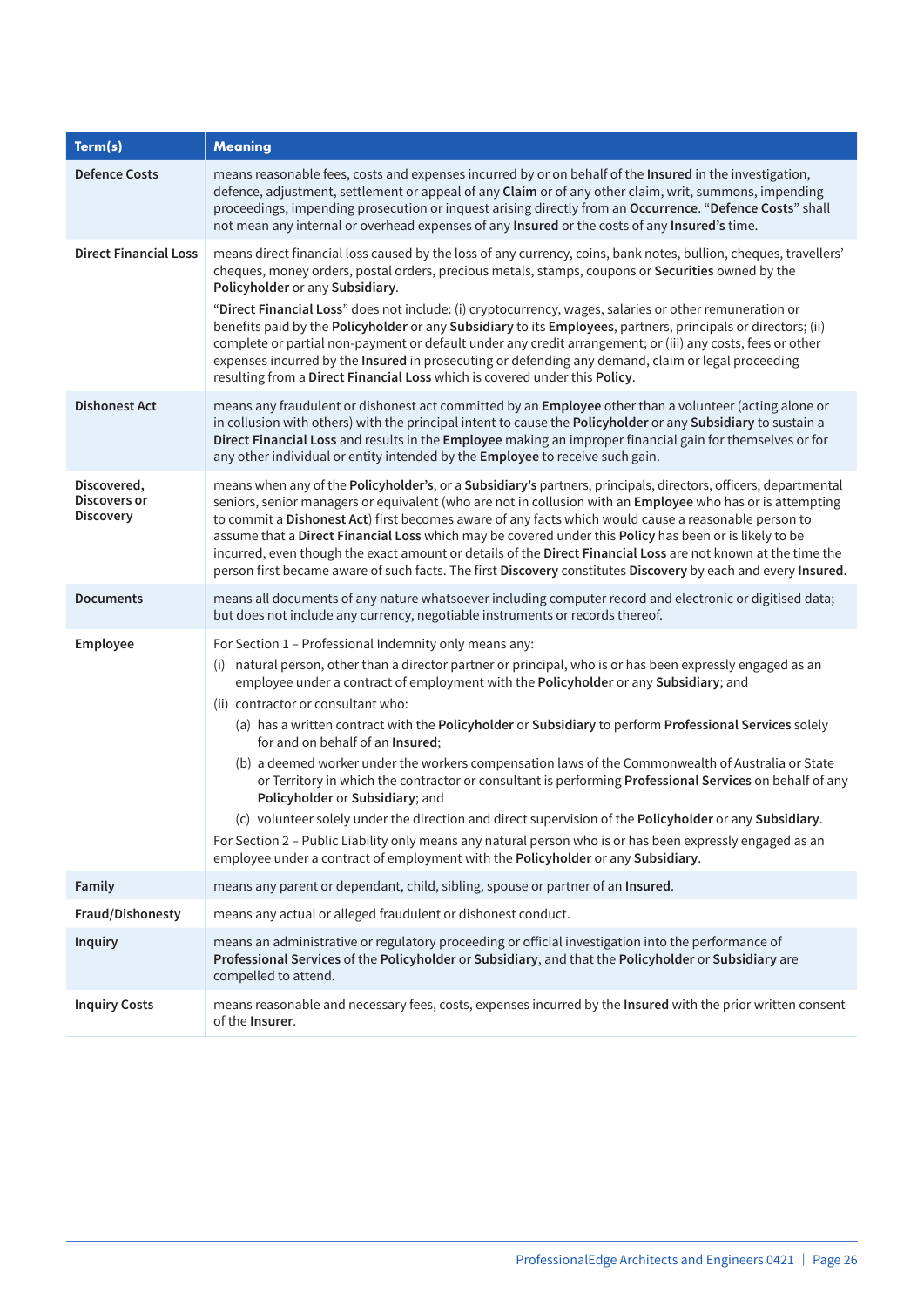| Term(s)                                          | <b>Meaning</b>                                                                                                                                                                                                                                                                                                                                                                                                                                                                                                                                                                                                                                                                                                                                                                                                                       |
|--------------------------------------------------|--------------------------------------------------------------------------------------------------------------------------------------------------------------------------------------------------------------------------------------------------------------------------------------------------------------------------------------------------------------------------------------------------------------------------------------------------------------------------------------------------------------------------------------------------------------------------------------------------------------------------------------------------------------------------------------------------------------------------------------------------------------------------------------------------------------------------------------|
| <b>Insured</b>                                   | means:<br>(i) the Policyholder or any Subsidiary;<br>(ii) any natural person, who is or has been a principal, partner or director of the <b>Policyholder</b> or any<br>Subsidiary;<br>(iii) any Employee; and<br>(iv) any temporary contract labour, self-employed persons, labour-only subcontractors, solely under contract<br>with, and under the direction and direct supervision of the Policyholder or any Subsidiary;<br>but only when providing Professional Services in the foregoing capacities.<br>"Insured" also includes the lawful spouse or domestic partner in the event of death or incapacitation of an<br>Insured or any estate, or legal representatives of any Insured described in (ii) and (iii) of this definition with<br>respect to the Insured's provision of Professional Services in any such capacity. |
| <b>Insured Products</b>                          | means anything, including any packaging or container thereof (after it has ceased to be in the possession<br>or control of the Insured) manufactured, grown, extracted, produced, processed, assembled, constructed,<br>erected, installed, repaired, serviced, treated, sold, supplied, resupplied or distributed by the Insured.                                                                                                                                                                                                                                                                                                                                                                                                                                                                                                   |
| <b>Insurer</b>                                   | means AIG Australia Limited ABN 93 004 727 753, AFSL 381686, of Level 19, 2 Park Street, Sydney, NSW 2000.                                                                                                                                                                                                                                                                                                                                                                                                                                                                                                                                                                                                                                                                                                                           |
| Intellectual<br><b>Property Rights</b>           | means:<br>(i) any intellectual property, licenses, copyright, trademark, service mark, registered designs, CAD drawings,<br>drawings, patents, pass off;<br>(ii) Trade Secrets; and<br>(iii) confidentiality,<br>of any Third Party.                                                                                                                                                                                                                                                                                                                                                                                                                                                                                                                                                                                                 |
| <b>Internet Operations</b>                       | means the following:<br>(i) use of electronic mail systems by the Insured's Employees, including part-time and temporary staff, and<br>others within the Insured's organisation;<br>(ii) access through the Insured's network to the world wide web or a public internet site by the Insured's<br>Employees, including part-time and temporary staff, and others within the Insured's organisation;<br>(iii) access to the Insured's intranet (meaning internal company information and computing resources) which<br>is made available through the world wide web for the Insured's customers or other outside the Insured's<br>organisation; and<br>(iv) the operation and maintenance of the Insured's web site.                                                                                                                  |
| <b>Limit of Liability</b>                        | means the amount specified as such in the Schedule.                                                                                                                                                                                                                                                                                                                                                                                                                                                                                                                                                                                                                                                                                                                                                                                  |
| <b>Misleading or</b><br><b>Deceptive Conduct</b> | means any actual or alleged misleading or deceptive conduct at law or under the Competition and Consumer<br>Act 2010 (Cth), Corporations Act 2001 (Cth), Australian Securities and Investments Commission Act 2001 (Cth), or<br>any similar provisions in the States' Fair Trading Acts.                                                                                                                                                                                                                                                                                                                                                                                                                                                                                                                                             |
| Money                                            | means any currency, coins, bank notes, bullion, cheques, travellers' cheques, money orders, postal orders,<br>precious metals, stamps, coupons or cryptocurrencies.                                                                                                                                                                                                                                                                                                                                                                                                                                                                                                                                                                                                                                                                  |
| <b>Motor Vehicle</b>                             | means any type of machine on wheels or on caterpillar tracks made or intended to be propelled by means<br>other than manual or animal power.                                                                                                                                                                                                                                                                                                                                                                                                                                                                                                                                                                                                                                                                                         |
| Non-Conforming<br><b>Building Products</b>       | means any building product that is not compliant or does not conform with or is installed, applied or used in<br>a manner that does not comply with the standards set by the Commonwealth Government of Australia or any<br>authority acting on its behalf, or by any State or Territory Government of Australia or any authority acting on<br>their behalf, for that product, including but not limited to all the relevant provisions of:<br>(a) the National Construction Code of Australia;<br>(b) the Building Code of Australia;<br>(c) Australian Standards;<br>(d) approved conditions of use or application, or<br>(e) any other applicable law or regulation.                                                                                                                                                              |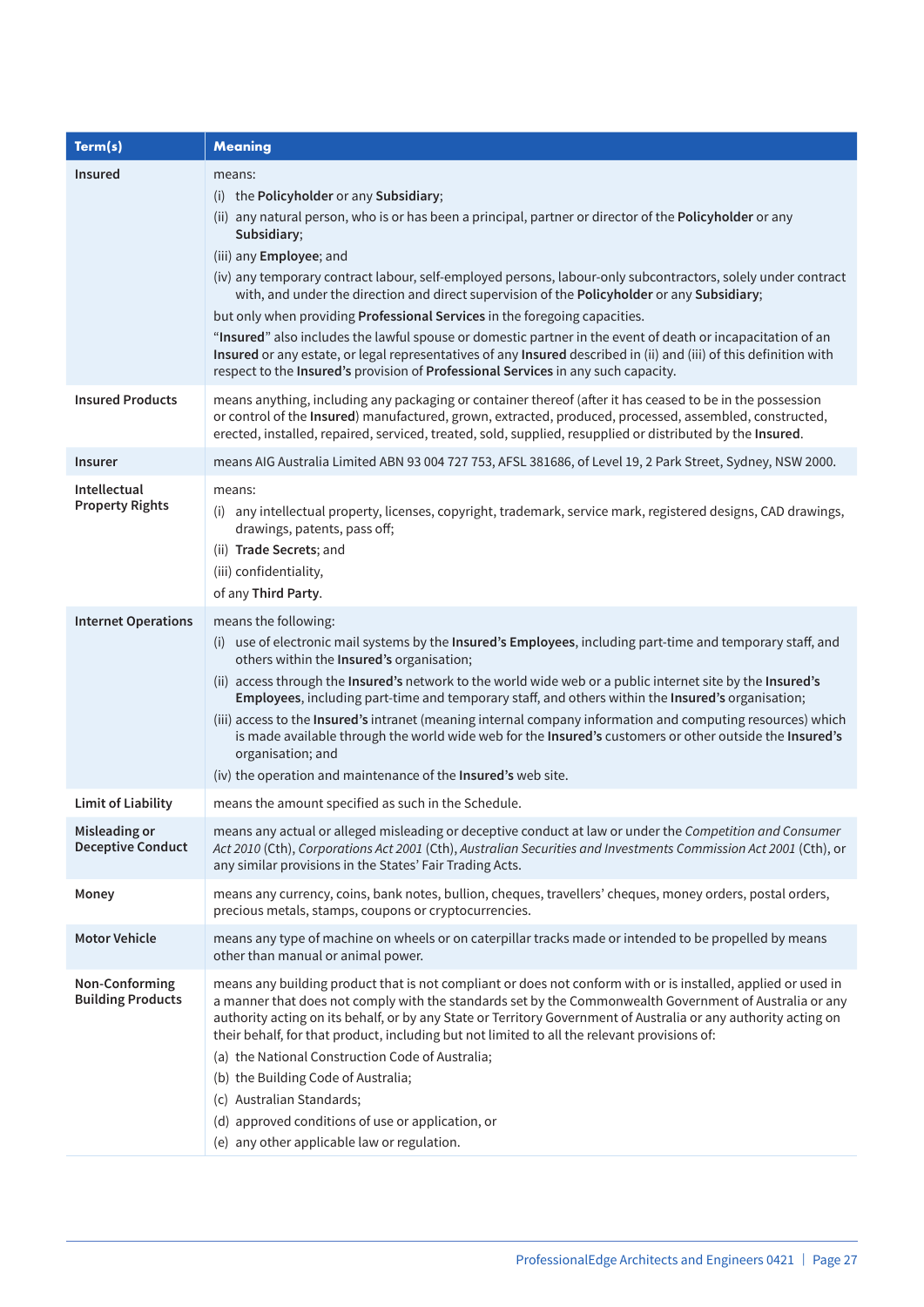| Term(s)                                       | <b>Meaning</b>                                                                                                                                                                                                                                                                                                                                                                                                                                                                                                                                                                                                  |
|-----------------------------------------------|-----------------------------------------------------------------------------------------------------------------------------------------------------------------------------------------------------------------------------------------------------------------------------------------------------------------------------------------------------------------------------------------------------------------------------------------------------------------------------------------------------------------------------------------------------------------------------------------------------------------|
| <b>Occurrence</b>                             | means an event, including continuous or repeated exposure to substantially the same general conditions,<br>which results in Personal Injury, or Property Damage neither expected not intended from the Insured's<br>standpoint.                                                                                                                                                                                                                                                                                                                                                                                 |
| Organisation                                  | means any parent company or other entity which is or has been at any time directly or indirectly owned,<br>controlled or managed by any Insured.                                                                                                                                                                                                                                                                                                                                                                                                                                                                |
| <b>Outside Service</b><br>Provider ('OSP')    | an entity which is not owned, operated or controlled by the Company that the Company has appointed to<br>provide specified services (including webhosting, payment processing and IT security data collection, data<br>processing, delegation of data processing, storage of data and/or deletion or destruction of data) which<br>would otherwise be provided internally whether based on an express contractual agreement, but only to the<br>extent of the provision of such services.                                                                                                                       |
| Personal Injury                               | means:<br>(i) Bodily Injury;<br>(ii) false arrest, false imprisonment, malicious prosecution and humiliation;<br>(iii) libel, slander, defamation of character;<br>(iv) wrongful entry or wrongful eviction or other invasion of the right of private occupancy;<br>(v) assault and battery not committed by or at the direction of the Insured unless committed for the purpose<br>of preventing or eliminating danger to persons or property,<br>which occurs during the Policy Period.                                                                                                                       |
| <b>Policy</b>                                 | means this document the Policy Schedule and any endorsement and notice we give you in writing.                                                                                                                                                                                                                                                                                                                                                                                                                                                                                                                  |
| <b>Policy Period</b>                          | means the period of time specified in the Schedule unless the Policy is cancelled in which event the Policy<br><b>Period</b> will end on the effective date of the cancellation.                                                                                                                                                                                                                                                                                                                                                                                                                                |
| Policyholder                                  | means the entity or natural person specified as such in the Schedule.                                                                                                                                                                                                                                                                                                                                                                                                                                                                                                                                           |
| <b>Pollutants</b>                             | means, but is not limited to, any solid, liquid, biological, radiological, gaseous or thermal irritant or<br>contaminant whether occurring naturally or otherwise, including asbestos, smoke, vapour, soot, fibres,<br>mould, spores, fungus, germs, fumes, acids, alkalis, nuclear or radioactive material of any sort, chemicals or<br>waste. "Waste" includes, but is not limited to, material to be recycled, reconditioned or reclaimed.                                                                                                                                                                   |
| Premium                                       | means the amount specified as such in the Schedule and any premium adjustment reflected in an<br>Endorsement to this Policy.                                                                                                                                                                                                                                                                                                                                                                                                                                                                                    |
| <b>Professional Services</b>                  | means the professional services of the Policyholder and any Subsidiary as specified in the Schedule.                                                                                                                                                                                                                                                                                                                                                                                                                                                                                                            |
| <b>Properly Qualified</b><br>Person           | means any properly qualified and registered architect, engineer, surveyor or quantity surveyor with the<br>appropriate professional body or any skilful qualified professional person having an established discipline<br>appropriate to the Professional Services or other matter being performed or supervised.                                                                                                                                                                                                                                                                                               |
| Proportionate<br><b>Liability Legislation</b> | means the following legislation, as amended from time to time: Civil Liability Act 2002 (NSW) Pt 4, Wrongs Act<br>1958 (Vic) Pt IVAA, Civil Liability Act 2002 (WA) Pt 1F, Civil Liability Act 2003 (Qld) Pt 2, Civil Law (Wrongs) Act 2002<br>(ACT) Ch 7A, Proportionate Liability Act 2005 (NT), Civil Liability Act 2002 (Tas) Part 9A, Law Reform (Contributory<br>Negligence and Apportionment of Liability) Act 2001 (SA) Pt 3, Competition and Consumer Act 2010 (Cth),<br>Development Act 1993 (SA) s72, Building Act 2004 (ACT) s141 and Building Act 2000 (Tas) s252, and any similar<br>legislation. |
| <b>Property Damage</b>                        | means<br>a) physical damage to or destruction of tangible property including the loss of use of that property thereof.<br>All such loss of use shall be deemed to happen at the time of the physical damage that caused it; or<br>b) loss of use of tangible property which has not been physically damaged or destroyed provided such loss<br>of use is caused by physical damage to or destruction of other tangible property which first happened during<br>the Policy Period.                                                                                                                               |
| Retention                                     | means the amount specified as such in the Schedule.                                                                                                                                                                                                                                                                                                                                                                                                                                                                                                                                                             |
| <b>Retroactive Date</b>                       | means the date specified as such in the Schedule.                                                                                                                                                                                                                                                                                                                                                                                                                                                                                                                                                               |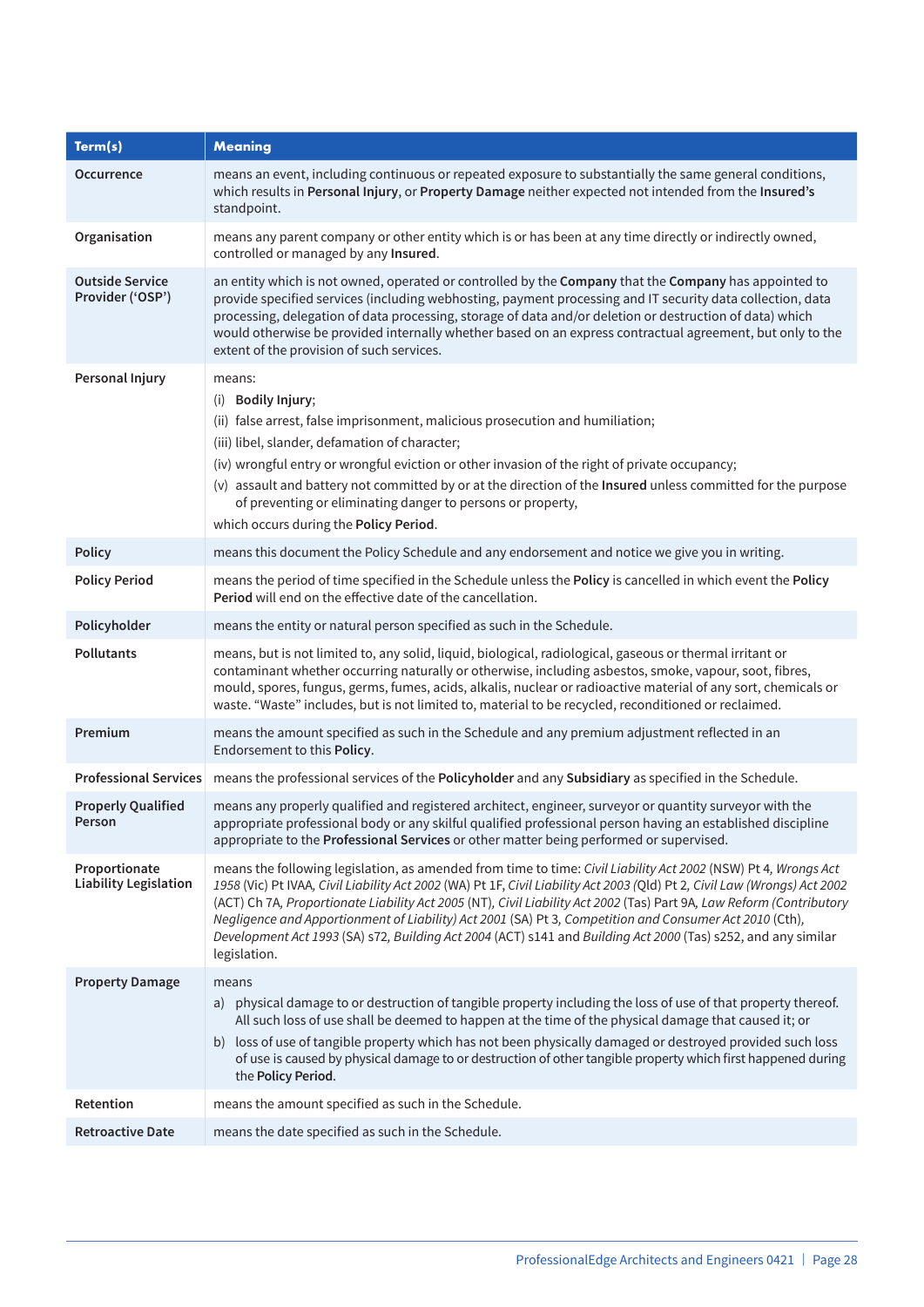| Term(s)              | <b>Meaning</b>                                                                                                                                                                                                                                                                                                                                                                                                                                                                                                                                                                                   |
|----------------------|--------------------------------------------------------------------------------------------------------------------------------------------------------------------------------------------------------------------------------------------------------------------------------------------------------------------------------------------------------------------------------------------------------------------------------------------------------------------------------------------------------------------------------------------------------------------------------------------------|
| <b>Run-Off Event</b> | means where the Policyholder:<br>(i) ceases to exist, operate or provide Professional Services; or<br>(ii) consolidates with, merges into, or sells more than fifty percent (50%) of its assets or equity to, any other<br>person or group of persons acting in concert.                                                                                                                                                                                                                                                                                                                         |
| <b>Securities</b>    | means any negotiable or non-negotiable instruments or contracts representing Money or other property<br>including but not limited to shares, preference shares, stocks, debentures, warrants, options, bonds,<br>promissory notes or other equity or debt security.                                                                                                                                                                                                                                                                                                                              |
| Senior Lawyer        | means a senior lawyer to be mutually agreed upon by the Insurer and relevant Insured, or in the absence<br>of agreement, to be appointed by the nominee of the law society (or similar organisation) selected by the<br>Insurer.                                                                                                                                                                                                                                                                                                                                                                 |
| Subsidiary           | means companies in which the Policyholder either directly, or indirectly through one or more of its<br>Subsidiaries, currently or previously;<br>(i) controls the composition of the board of directors;<br>(ii) controls more than half of the voting power; or<br>(iii) holds more than half of the issued share capital.<br>For any Subsidiary or any Insured thereof, cover under this Policy shall only apply to a Claim or loss insured<br>by this Policy arising from the performance of Professional Services by such entity or company while it is a<br>Subsidiary of the Policyholder. |
| <b>Third Party</b>   | means any entity or natural person; provided, however, Third Party does not mean any:<br>(i) Insured; or<br>(ii) other entity or natural person having a direct or indirect financial interest or executive role in the<br>operation of the Policyholder or any Subsidiary.                                                                                                                                                                                                                                                                                                                      |
| <b>Tool of Trade</b> | means any Motor Vehicle which has a tool or plant forming part of or attached to or used in connection with<br>it while such tool or plant is engaged on a work site, but does not include:<br>(i) Motor Vehicles whilst in transit to or from any worksite; or<br>(ii) Motor Vehicles used for transport or haulage.                                                                                                                                                                                                                                                                            |
| <b>Trade Secret</b>  | means information that derives independent economic value, actual or potential, from not being generally<br>known and not being readily ascertainable through proper means by other persons.                                                                                                                                                                                                                                                                                                                                                                                                     |
| <b>Trust</b>         | means any entity or trustee or former trustee of a trust which is or has been at any time directly or indirectly<br>owned, controlled or managed by any:<br>(a) Insured;<br>(b) Family; or<br>(c) Organisation,<br>or of a trust where an <b>Insured</b> or any <b>Family</b> is a beneficiary or the appointor.                                                                                                                                                                                                                                                                                 |
| Watercraft           | means any vessel, craft or thing made or intended to float on or in or travel on or through or under water.                                                                                                                                                                                                                                                                                                                                                                                                                                                                                      |